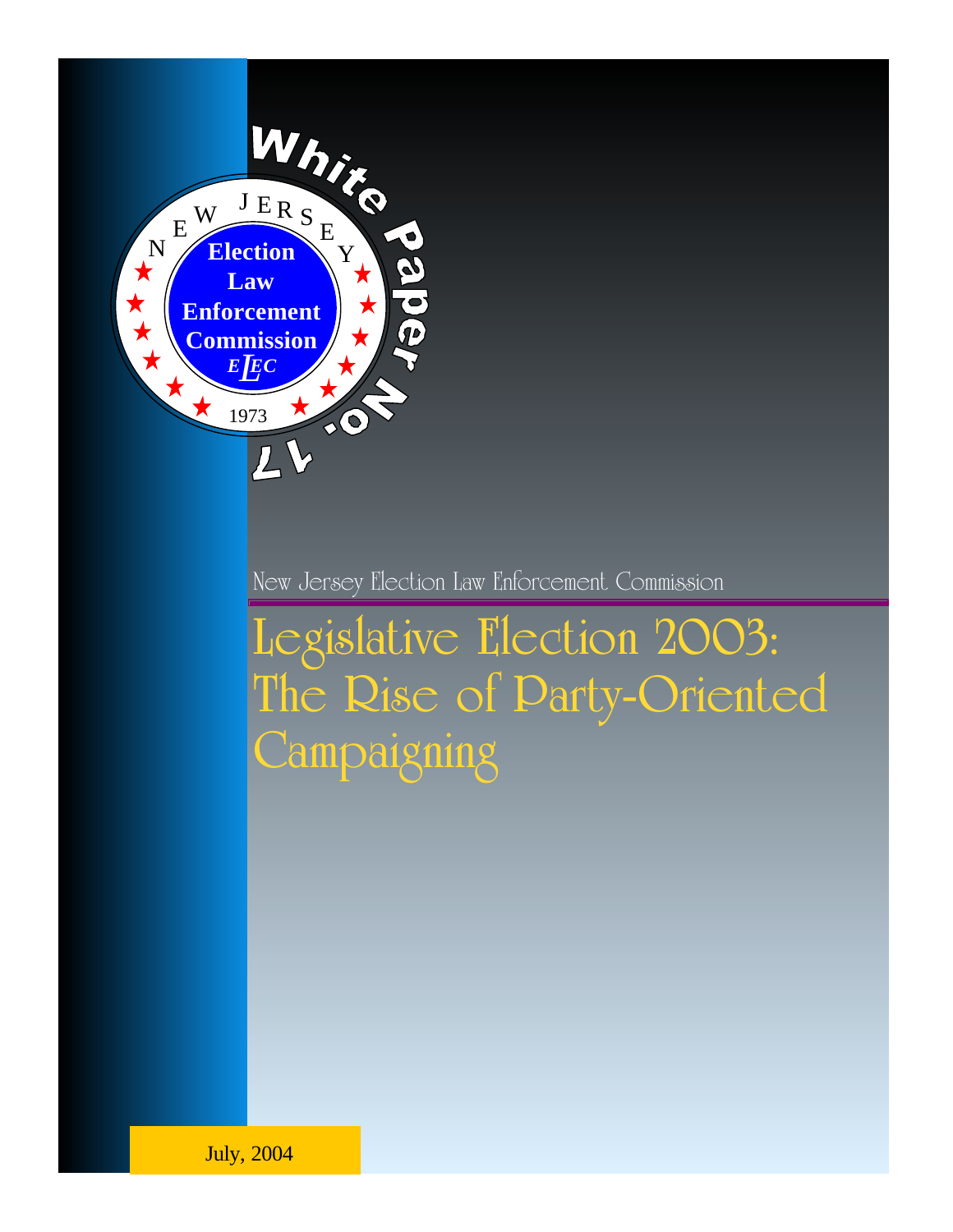

#### *State of New Jersey*

#### **ELECTION LAW ENFORCEMENT COMMISSION**

**PETER J. TOBER Commissioner**

**JERRY FITZGERALD ENGLISH Commissioner**

> **ALBERT BURSTEIN Commissione**

> **THEODORE Z. DAVIS Commissioner**

Respond to: P.O. Box 185 Trenton, New Jersey 08625-0185

(609) 292-8700

Web site: http://www.elec.state.nj.us/

## **Acknowledgement**

The Commission is very pleased to present the citizens of New Jersey its latest analysis on a topic of importance in the field of public disclosure. ELEC's Deputy Director, Jeffrey M. Brindle, is the author of this study. His expertise in the field of campaign financing is apparent throughout.

Research Associate Steven Kimmelman coded reports used in this study and provided invaluable research, while Systems Administrator Carol Neiman provided necessary data. Thanks also to Data Entry Supervisor Brenda Brickhouse for her coordination of data entry by Data Entry staff. Proofreading was done by Legal Director Nedda Gold Massar. Director of Administration Barbra Fasanella served as the statistical proofreader, while the word processing and charts were expertly done by Administrative Assistant Elbia Zeppetelli. The general editor was Executive Director Frederick M. Herrmann.

Legislative Election 2003: The Rise of Party-Oriented Campaigning is the seventeenth White Paper report in a series dating back to 1988. These studies are based on staff research. It is ELEC's goal to contribute substantive analysis to the ongoing debate on improving the way our State regulates the impact of money on its political process. The Commission is presenting this paper to promote discussion.

For further reading about the role of campaign financing in New Jersey's and the country's political systems, the Commission suggests referring to the "COGEL Campaign Financing and Lobbying Bibliography" compiled by ELEC's executive director and published by the Council on Governmental Ethics Laws (COGEL).

**FREDERICK M. HERRMANN, Ph.D. Executive Director**

> **JEFFREY M. BRINDLE Deputy Director**

**NEDDA G. MASSAR Legal Director**

**JAMES P. WYSE Counsel**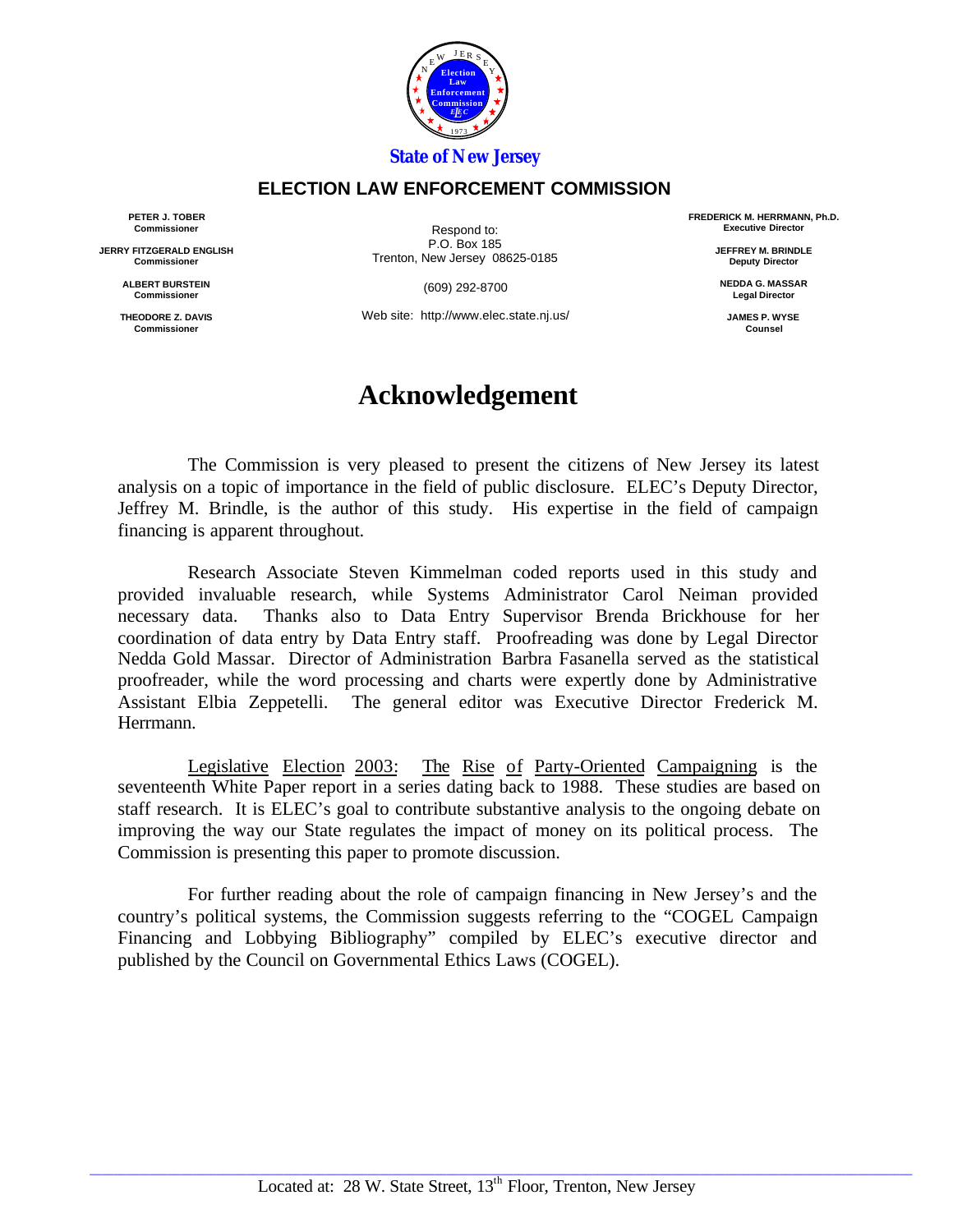# **TABLE OF CONTENTS**

## PAGE NO.

| L             |    |
|---------------|----|
| П.            |    |
| Ш.            |    |
| $\mathbf{IV}$ | 33 |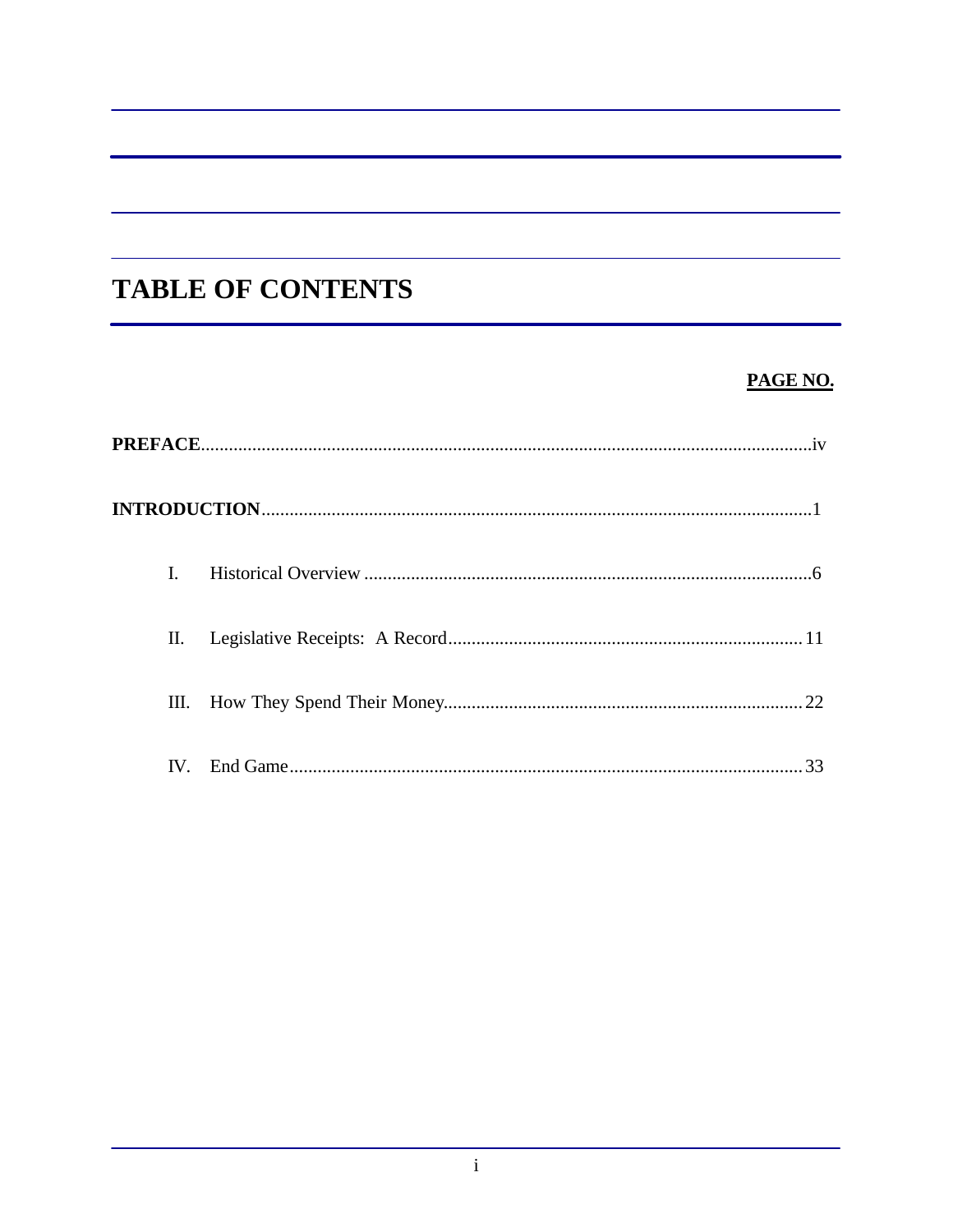| <b>TABLES</b> | PAGE NO. |
|---------------|----------|
| 1.            |          |
| 2.            |          |
| 3.            |          |
|               |          |
| 5.            |          |
|               |          |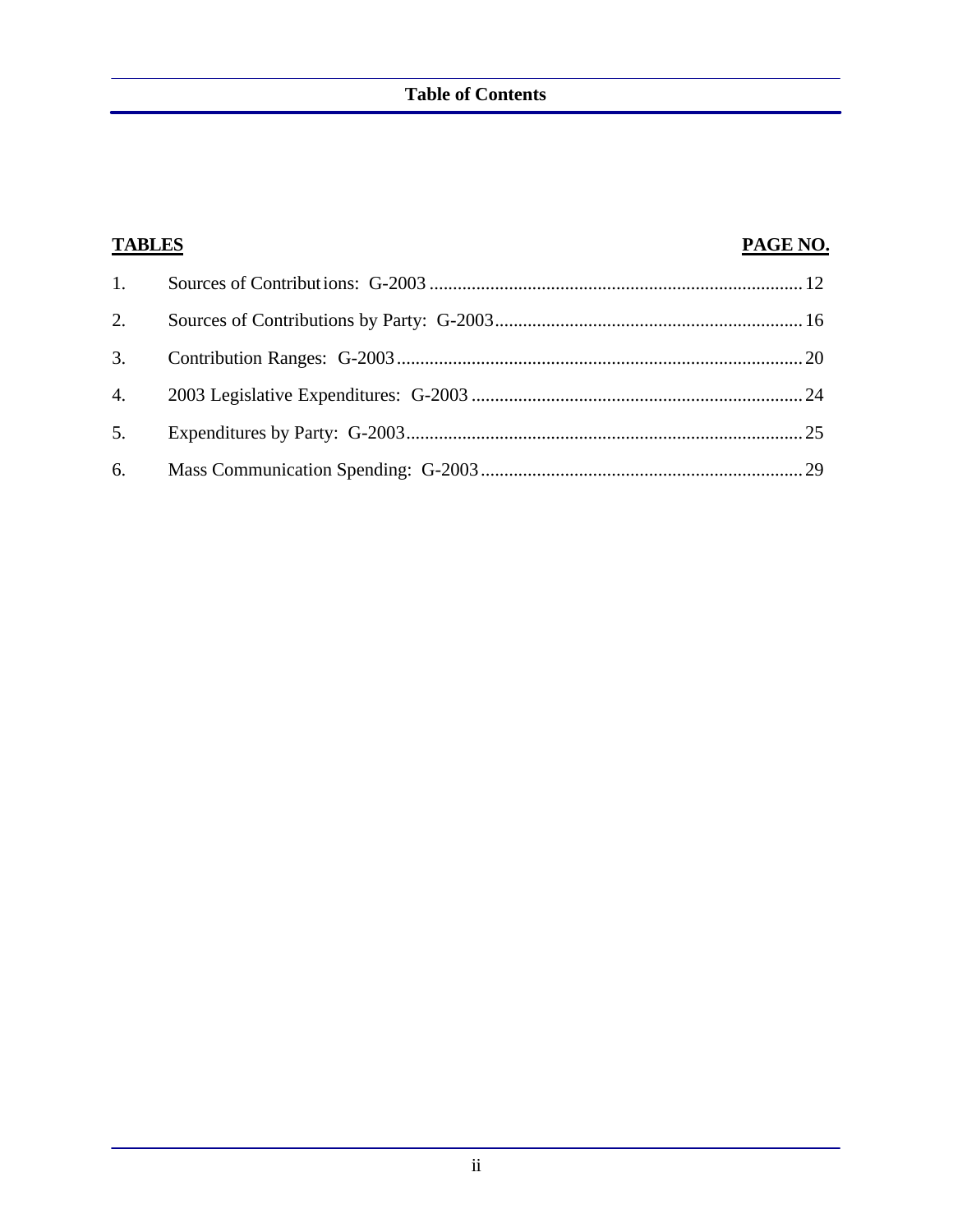| <b>FIGURES</b> | PAGE NO. |
|----------------|----------|
|                |          |
|                |          |
|                |          |
|                |          |
|                |          |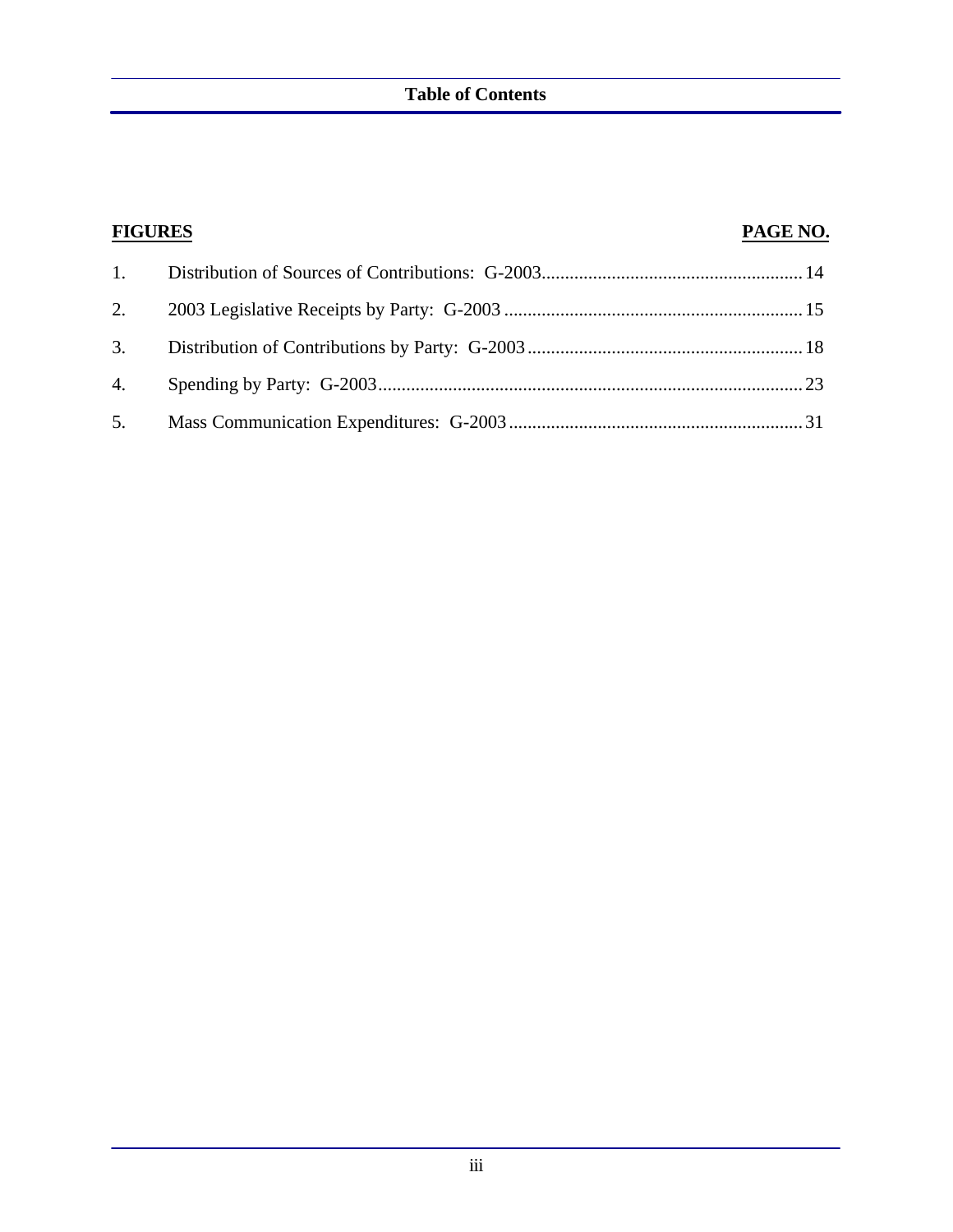## **PREFACE**

This report is written as a supplement to two previous white papers that analyzed legislative elections over a period of two decades from the perspective of campaign financing.

Those reports analyzed campaign financial activity of legislative candidates participating in elections occurring between 1977-1987 and 1987-1997. In those reports, trends were identified both in terms of the sources of campaign money and in terms of campaign strategies uncovered by analyzing expenditure activity.

This analysis, which supplements those reports, looks at the financial activity of candidates participating in the legislative general election of 2003. Not only did this most recent campaign record the highest level of financial activity ever but it also marked the culmination of a trend away from a candidate-centered electoral process to one dominated by political party entities.

The purpose of this report is to provide important information about New Jersey's legislative campaigns and also to stimulate debate and discussion about the trend identified in this analysis as well as in previous reports that highlighted the fact that a "repartyization" process was taking place in the Garden State.

Hopefully this report will succeed in accomplishing this goal.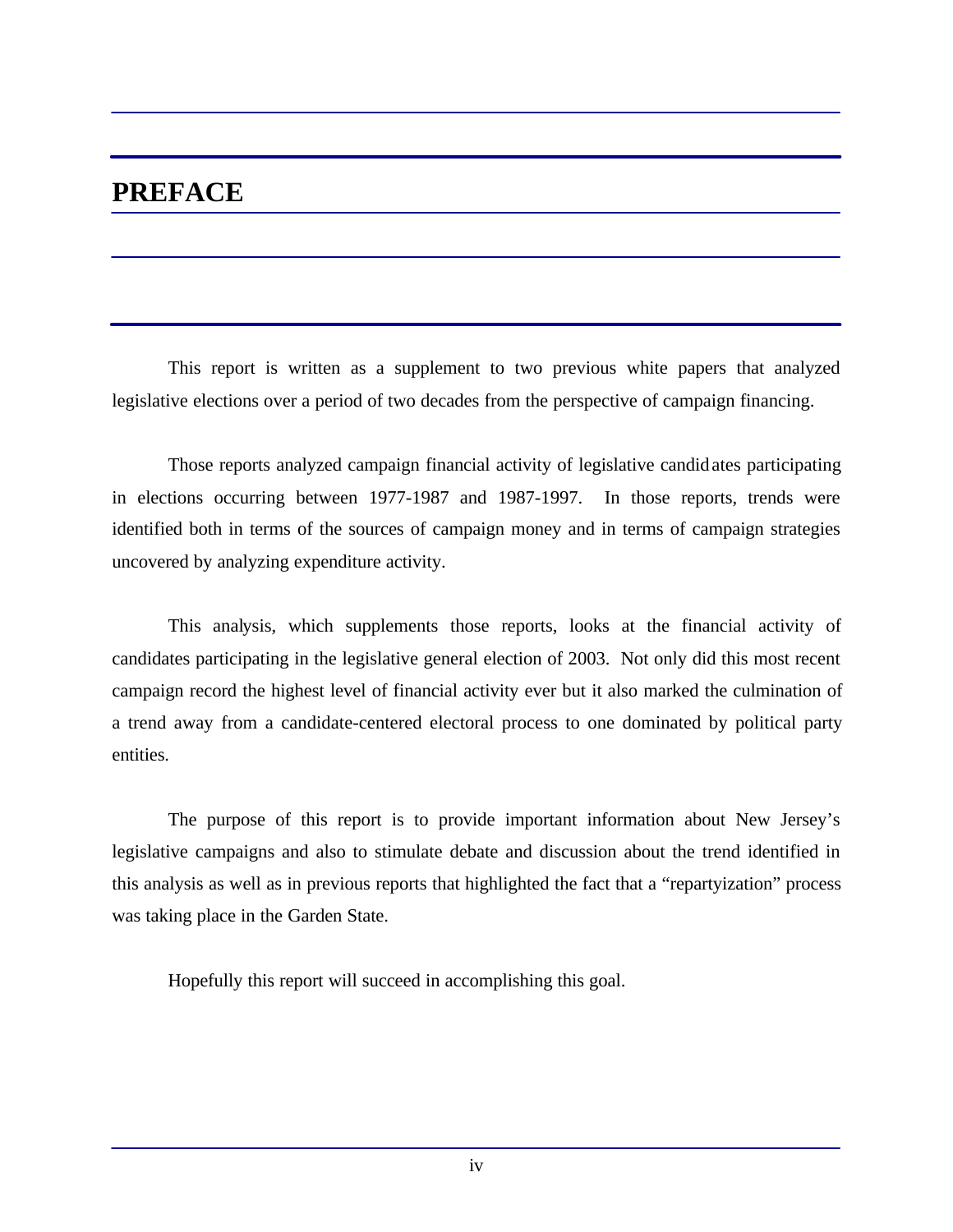## **INTRODUCTION**

Twice before, in 1989 and again in 1999, comprehensive analytical reviews were undertaken of campaign financial activity in legislative campaigns. The first report covered financial activity spanning 1977 through 1987. The second report included an analysis of this activity from 1987 through 1997, and contained comparisons of data with the decade before.

Ordinarily, the next report on legislative candidate activity would not appear until 2009. But events surrounding the 2003 election involving the Senate and Assembly were so extraordinary that they cry for review now. In the general election of 2003, about \$48 million was contributed to legislative candidates. To say that this amount is a record is an understatement. This figure is a record and more; it eclipses that set in 2001 by 35 percent.

The fact that \$48 million was raised by legislative candidates in New Jersey last year is certainly eye catching. Of even more significance, though, is the fact that the overwhelming majority of receipts came from political party entities and the fact that this development represents the culmination of a steady shift in the electoral landscape that has been occurring over the past decade.

An earlier White Paper entitled Repartyization: The Rebirth of County Organizations stated:

It is the contention of this work that county party organizations, once power brokers, only to become poor relations in the mid 1980s, once again are emerging as strong players on the electoral stage….[R]epartyization is ongoing in New Jersey with the county party organizations a central part of the process.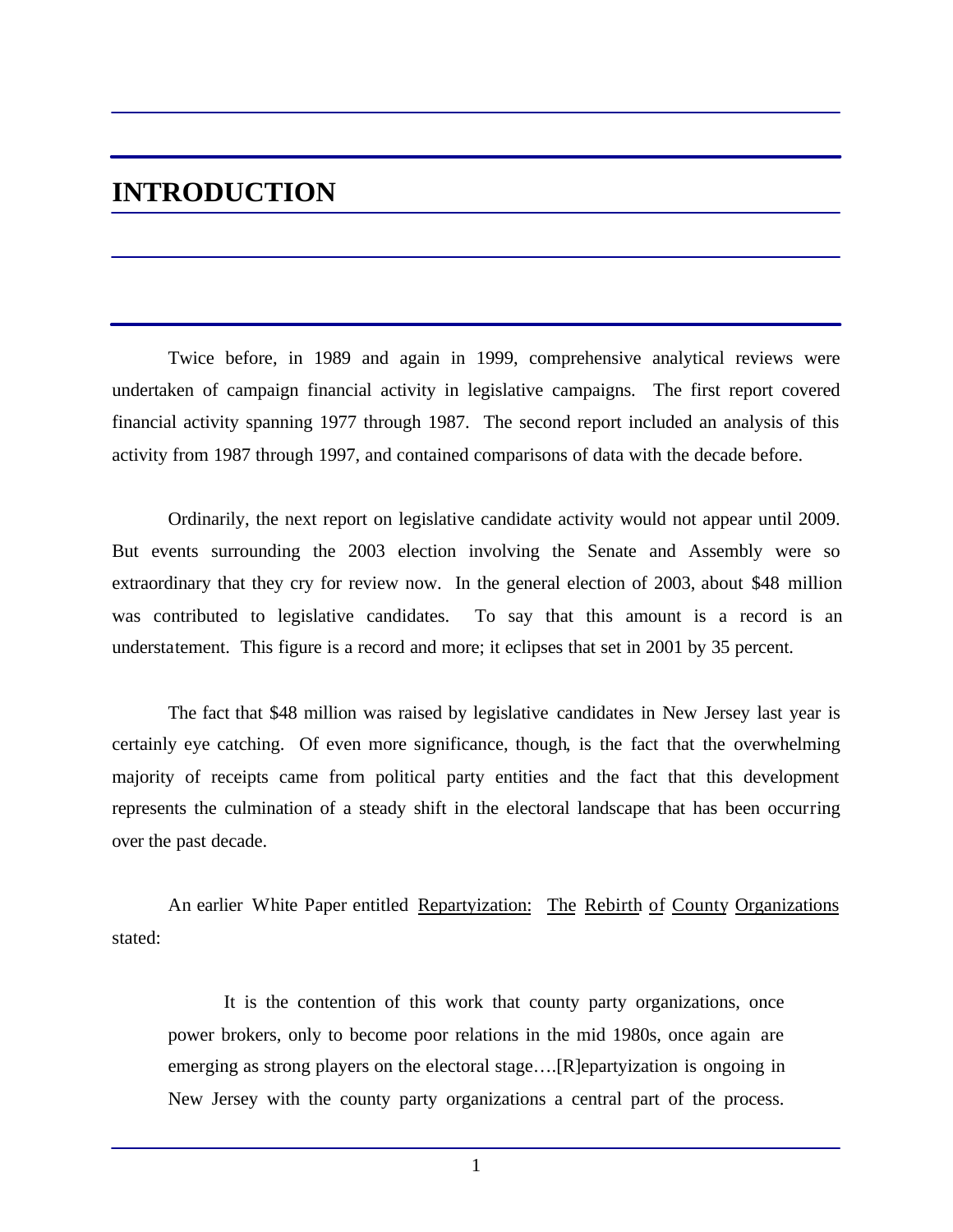Through an analysis of the sources of contributions to legislative candidates in the 2003 legislative general election, as well as through an analysis of their expenditure activity, this White Paper will show how political parties have come to dominate campaigns for Statewide office in New Jersey. In just a decade, the electoral landscape has changed from one that was candidate-centered, with special interest PACs increasing in influence, to one that is partyoriented, with state and county party entities assuming a powerful role over the direction of political campaigns.

This development can be traced to 1993. It was then that the Legislature amended New Jersey's campaign finance laws. The amendments were based on recommendations made by the Rosenthal Commission, which, three years earlier, was established to study legislative ethics and campaign finance.

As the result of the reforms stemming from the 1993 legislation, limits were imposed on contributions made to non-gubernatorial candidates. To prevent these limits from being circumvented, the new law limited candidates to a candidate committee and/or joint candidates committee. The days of multiple campaign committees, officeholder PACs, and unlimited contributions were past.

A goal of the reforms was to offset the growing influence of special interest PACs and reinvigorate an enfeebled political party system. The law accomplished this by establishing a \$25,000 per year limit on contributions made to political parties compared with a much lower per election limit of \$1,800 on contributions made by individuals, corporations, and unions to candidates.

It accomplished these goals also by statutorily formalizing an evolving statewide party entity termed legislative leadership committees. These committees, each to be run by one of the four legislative leaders, enjoyed a \$25,000 per year limit on contributions received.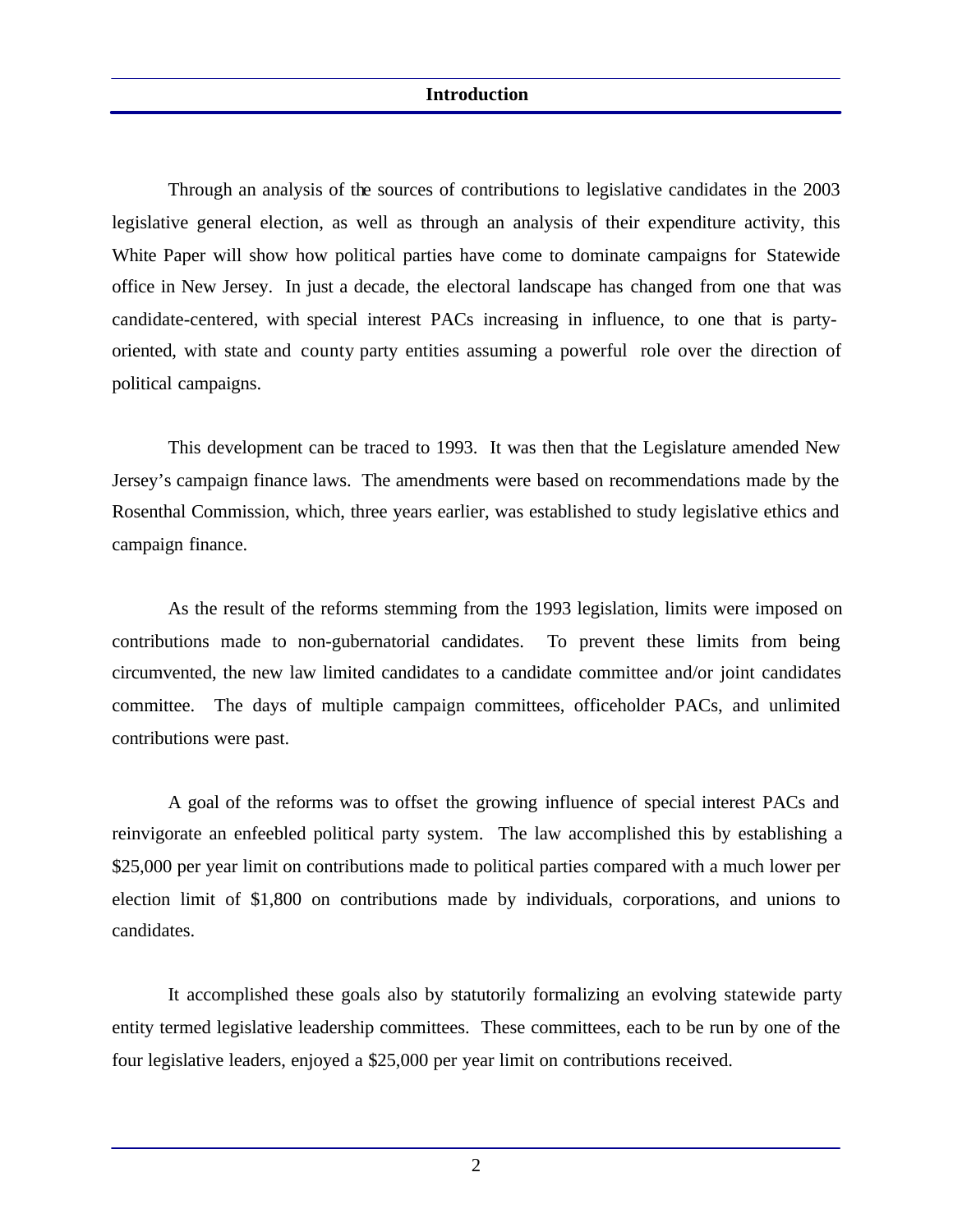#### **Introduction**

In a final effort to revive the political parties and offset the increasing influence of the special interests, the law allowed these party entities to spend unlimited amounts of money on their candidates but held the PACs to contributing \$5,000 per election to those seeking office.

There was sufficient reason for the Governor and Legislature to undertake this approach. There was widespread concern about the systematic weakening of broad-based political parties at the expense of narrow-interest PACs. To be sure, there was solid evidence supporting this contention.

For example, by 1987, PAC donations rose to 20 percent of total contributions to legislative candidates. This percentage was just under the 22 percent of contributions to legislative candidates made by political parties. At the time the 1993 reforms were enacted, the PACs had surpassed the political parties in terms of the percentage of contributions made to candidates for the Legislature. PAC contributions constituted 15 percent of these contributions compared with nine percent made by political party organizations.

By the early 1990s, New Jersey's electoral system had become candidate-centered with candidates aggressively attempting to raise funds. Political parties were playing a secondary role, with the state's storied history of legendary party leaders and dominant county party organizations a thing of the past.

The deterioration of a strong party system, however, had not taken place overnight. Though reaching its depth in the 1980's and early 1990's, the trend had been years in the making. Factors contributing to the decline in party influence were suburbanization, reapportionment decisions, gubernatorial public financing, the 1981 open primary law, low voter turnout, and the professionalization of political campaigns.

It did not take long to reverse this trend, however. By 2003, the political party entities had become as influential, if not more so, than ever before.

3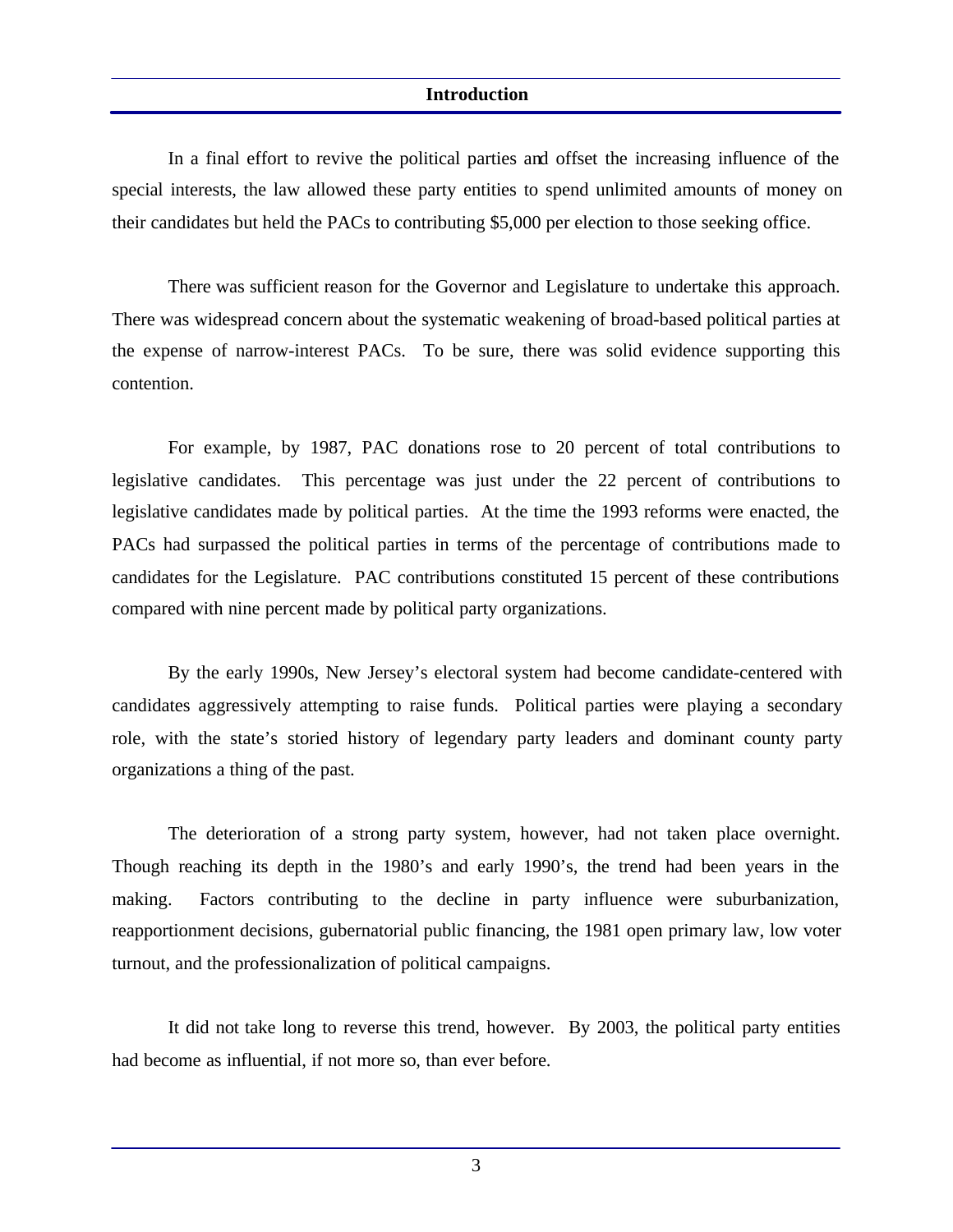#### **Introduction**

The process of party renewal actually began in 1989, when the U.S. Supreme Court, in Eu vs. San Francisco Democratic Central Committee, declared California's open primary law unconstitutional. This law had prohibited political parties from participating in primary elections. The decision directly affected New Jersey's electoral process. It was determined by the state superior court that Eu applied to the State's own open primary law, thereby ending a decade of banning political parties from endorsing and funding candidates.

While the Eu decision constituted a very important step on the road to party recovery, the main catalyst for bringing about a shift in the electoral landscape in New Jersey was the enactment of the 1993 reforms.

The trend, as noted above, was first identified in Repartyization: The Rebirth of County Organizations, published in 1997. This particular report traced increases in financial activity by the county political party committees. The data indicated a jump in fundraising by these organizations between 1992 and 1995 from \$5 million to \$10.1 million. Subsequent reports published by ELEC demonstrated the overall intensity in fundraising and electoral participation by the State party entities as well as the county organizations.

For their part the State political party committees and legislative leadership committees experienced an exponential growth in financial activity. In A Resurgent Party System: Repartyization Takes Hold, ELEC White Paper Sixteen, published in 2003, it was shown that between 1997 and 2001, contributions to the two State party committees rose from \$10.7 million to \$24.6 million. In the same way contributions to legislative leadership committees increased from \$6 million to \$10.9 million and to county party organizations from \$12.1 million to \$21.5 million.

An era of party dominance is unquestionably upon us. And the analysis of legislative financial activity during the general election of 2003 contained in this report makes this fact abundantly clear. For example, regarding contributions in amounts over \$400 made to candidates for the Legislature last year, the data indicates that political parties made 25 percent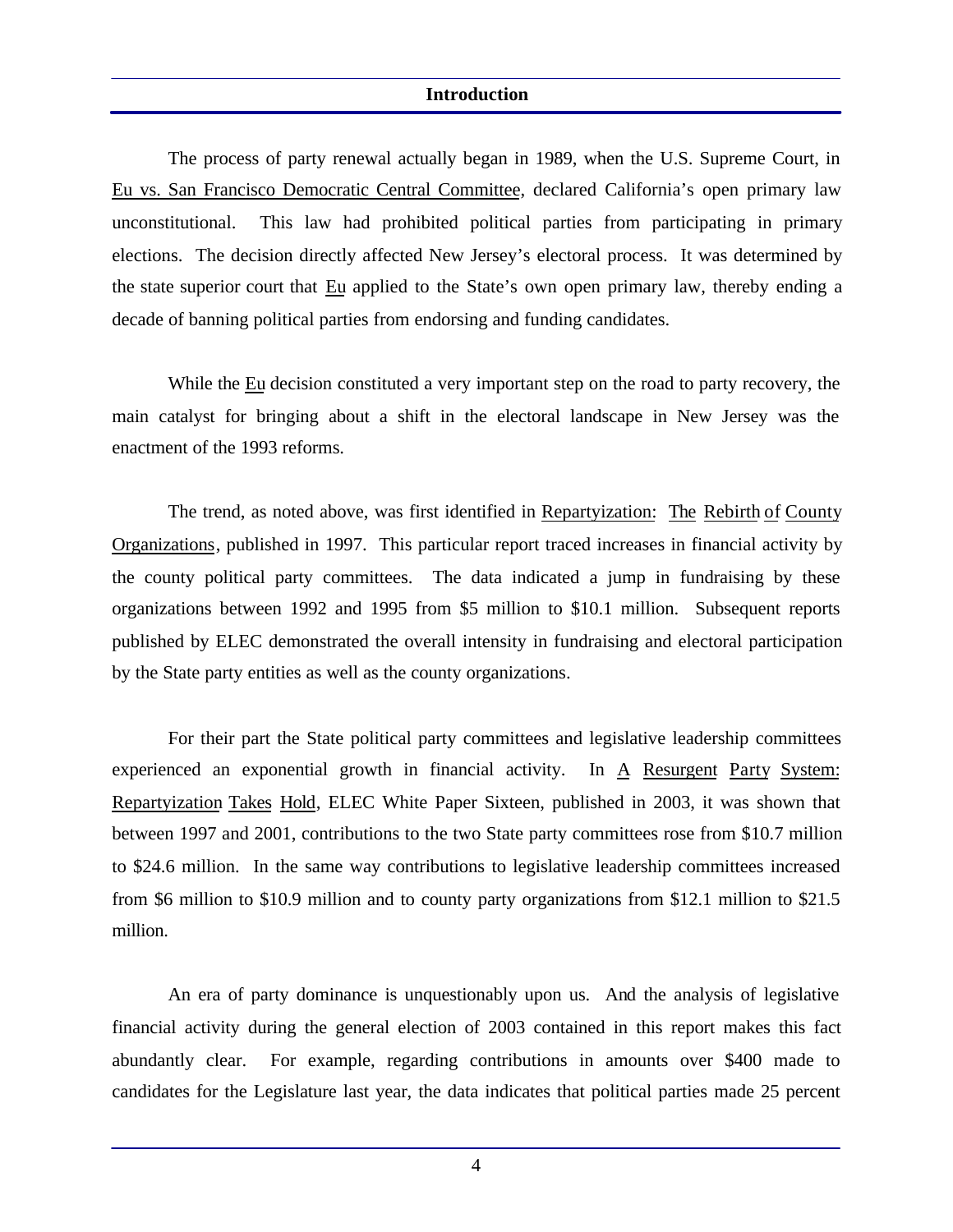#### **Introduction**

of all contributions, legislative leadership committees another 25 percent, and candidates themselves an additional 12 percent. Party entities, therefore, accounted for almost two-thirds of the funds raised by legislative candidates.

The influential role in New Jersey's electoral process now played by political parties is further illustrated by examining the various ranges of contributions made to legislative candidates in the last election. As will be described in detail in the report, the data shows that 93 percent of all contributions fell into the \$5,000 or less category, while contributions over \$20,000 constituted just two percent of total contributions made to the legislative candidates. Contributions in ranges between \$5,000 and \$20,000 accounted for the remaining five percent of legislative contributions.

The report, however, will make clear that statistics can be misleading. It notes that while it is true that contributions over \$20,000 represented just two percent of contributions made, in real dollars they accounted for 48 percent of all funds received. On the other hand, contributions in amounts up to \$5,000, while representing 93 percent of all contributions made, accounted for a lesser percentage of 35 percent of funds received. Because political parties are unlimited in terms of how much monetary support they can give to their candidates, the analysis points to these statistics to bolster its conclusion that the campaign process is now dominated by the political parties.

This seventeenth White Paper will undertake a comprehensive review of campaign financing as it pertains to elections for the Statewide offices of Senate and Assembly. Through an analysis of contribution and expenditure activity in the 2003 general election, it will illustrate how there has been a monumental shift in New Jersey electoral politics from a system that was candidate-centered to one that is now party dominated.

It is hoped that this analysis will lead to a careful review of recent developments occurring within New Jersey's electoral system and perhaps point the way toward meaningful reform for the purposes of building citizen trust and confidence in the processes of politics and government in the Garden State.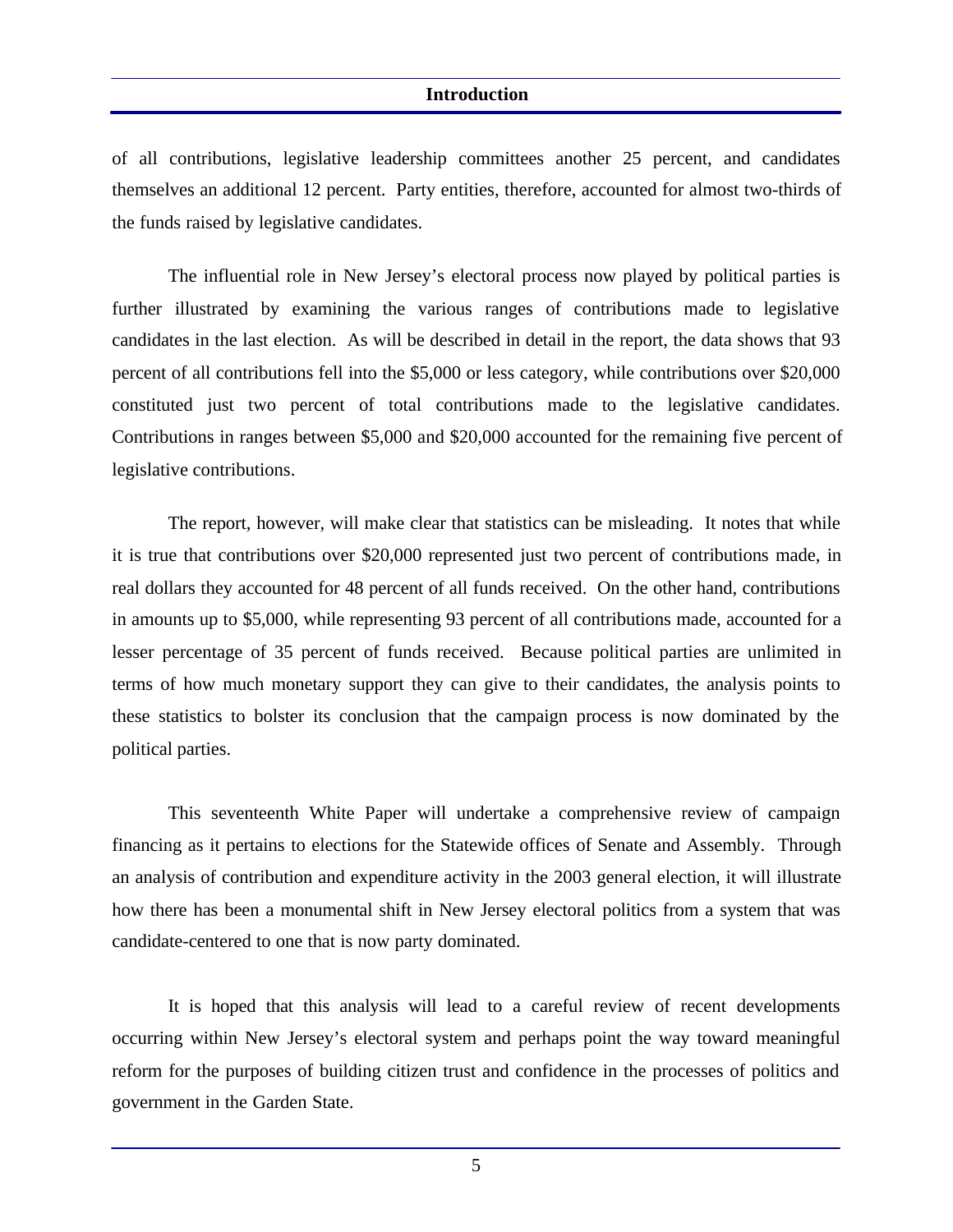## **I. HISTORICAL OVERVIEW**

Between 1987 and 1997, candidates for State Senate and Assembly increased fundraising by 57 percent. At the same time, their spending jumped by 60 percent. In 1987, these candidates raised \$16.2 million for the general election. Ten years later, in 1997, they raised \$25.4 million. Spending rose as well, from \$12.9 million in 1987 to \$20.7 million in 1997.

The percentage increases during this decade were modest compared with the previous ten-year period 1977 through 1987. This period witnessed an intensification of fundraising amounting to 295 percent. Similarly, spending increased by 231 percent over this ten-year span. Candidates, in 1977, raised \$4.1 million and spent \$3.9 million. As noted above, by 1987 those totals had risen to \$16.2 million and \$12.9 million respectively.

Despite campaign contributions exceeding \$25 million in 1997, and expenditures of almost \$21 million, the percentage increase in financial activity during this ten-year period was more modest than that occurring between 1977 and 1987. Furthermore, financial activity during 1987-1997 did not reveal a steady upward trend as had taken place between 1977-1987. Namely, financial activity decreased in the general election of 1993 from that exhibited in 1991. It then climbed again in 1997.

The Legislature passed noteworthy campaign finance reforms in 1993. Upon Governor James J. Florio's signature, the Campaign Act imposed contribution limits on contributions made to non-gubernatorial candidates and political party entities. The limits imposed on contributions made to candidates, however, were considerably more stringent than those imposed on political party entities. Limits on contributions to state and county party committees, as well as on newly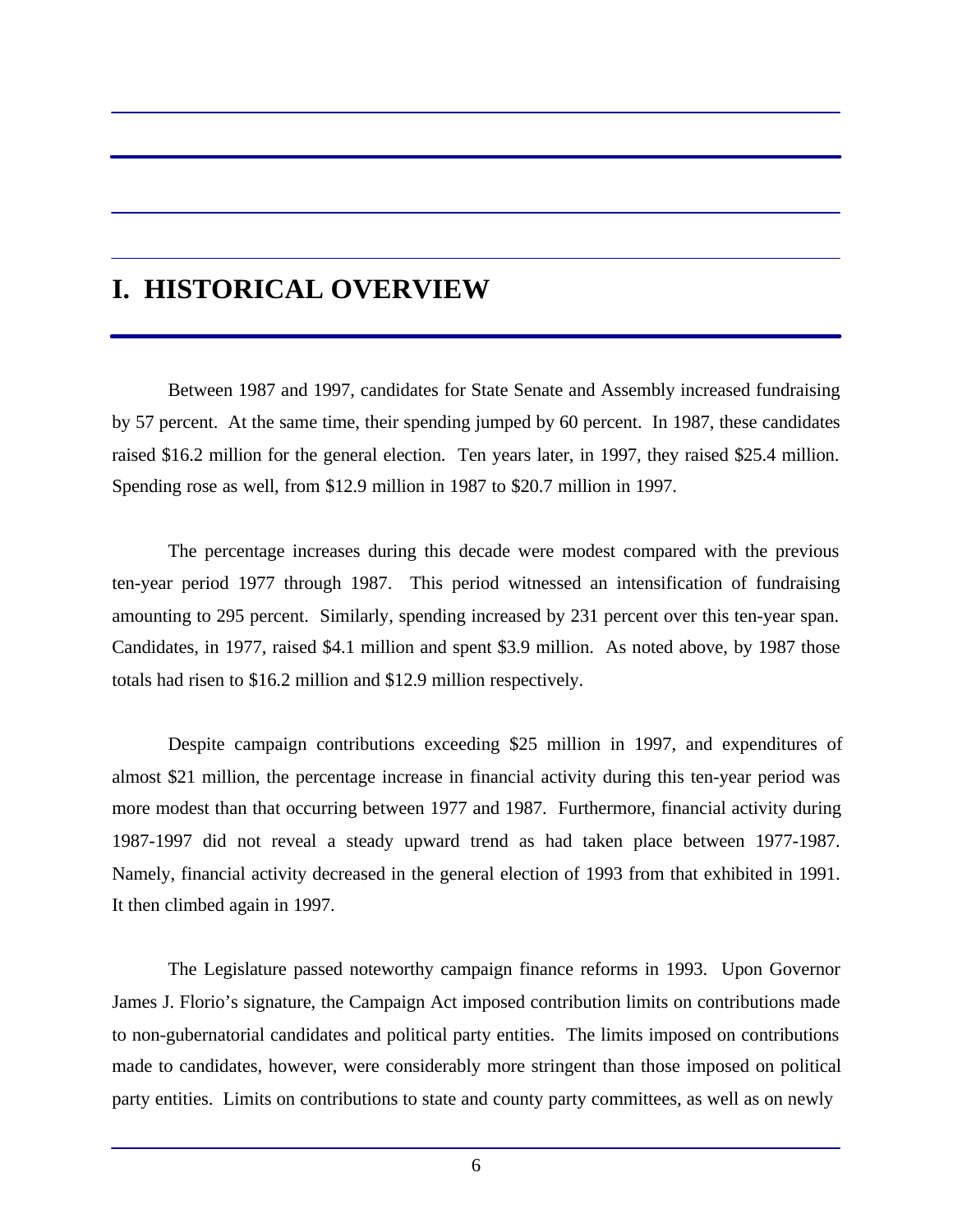established legislative leadership committees, stood at \$25,000 per year whereas limits on contributions to candidates equaled \$1,800 per election from individuals, unions, and corporations, and \$5,000 per election from PACs. These reforms gave quite an advantage to the parties. Moreover, these party entities were unrestricted in terms of how much they could spend on their candidates.

In the immediate aftermath of then Governor Florio signing this landmark legislation, the law appeared to have an impact on the overall state of financial activity by candidates. In fact, financial activity by legislative candidates slowed, even declined in 1993. However, as the result of the law, money would begin to flow to party entities; and, as will become evident, in ways that would change the electoral landscape in a manner not foreseen by many upon the enactment of the new law.

While the impact of the reforms may not have been widely recognized at first, as the years wore on, its effects would become increasingly apparent. Political parties would become the dominant players in electoral politics in New Jersey. And ultimately, they would fuel an incredible increase in financial activity by legislative candidates during the 2003 general election.

#### **Fundraising: Partisan Breakdown**

Republican candidates for the Legislature went from \$6.8 million to almost \$14 million between 1987 and 1997, a jump of 105 percent. Democratic candidates increased fundraising by 21 percent, from \$9.4 million in 1987 to \$11.4 million in 1997. This pattern reflects the party in power at any given time during the ten-year period. During the nascent stages of this period, the Democrats shared power with the Republicans, even controlling the executive and legislative branches from 1989-1991. Over this period, Democratic legislative candidates surpassed Republicans in fundraising activity. As the decade progressed and Republicans assumed control of the Governorship and Legislature, it was the GOP candidates that garnered the most dollars.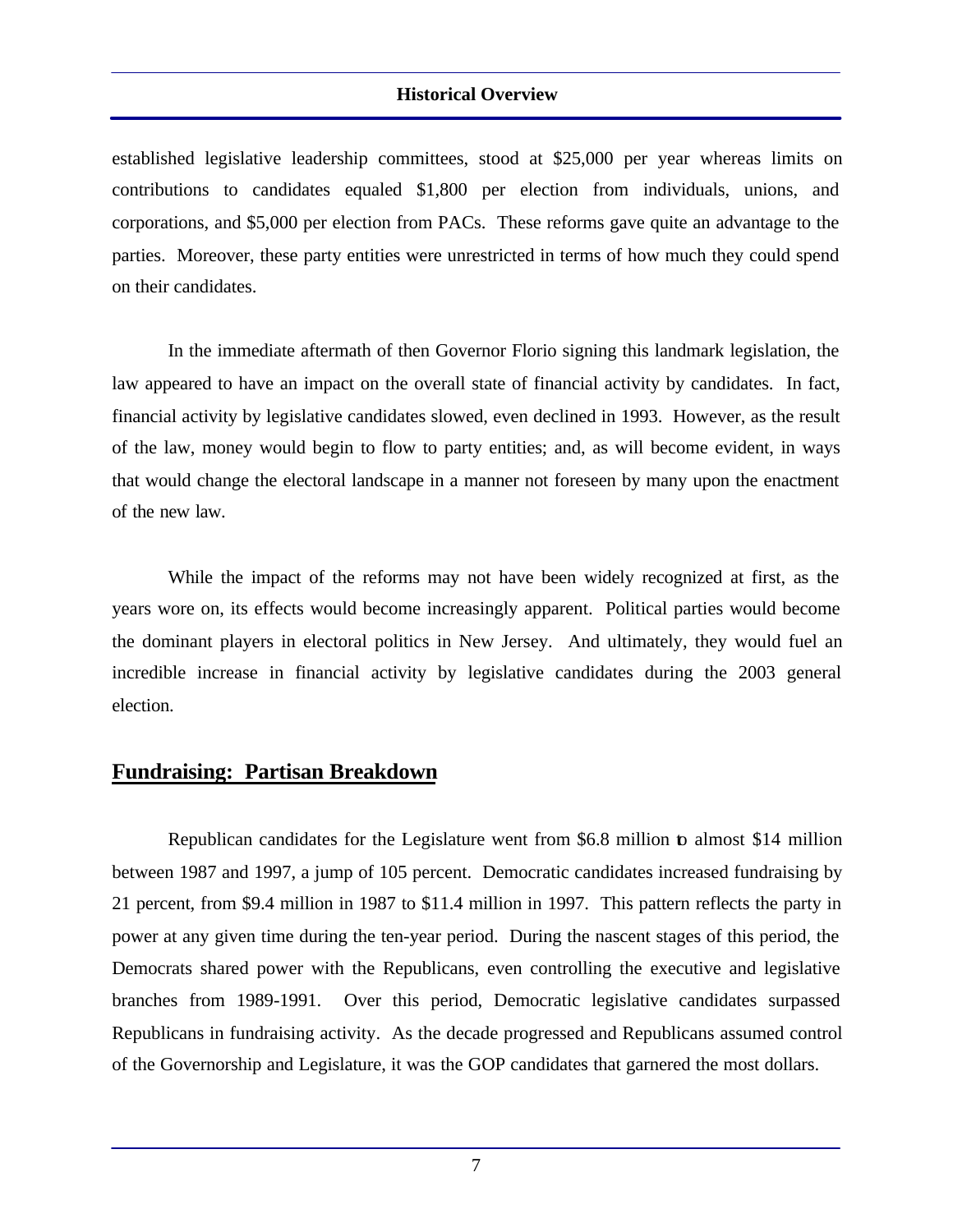This trend is not unlike that experienced between 1977 and 1987. Fundraising totals increased substantially during that period; and in a bipartisan manner. From 1977 through 1987, Republican legislative candidates increased fundraising by 237 percent while Democratic candidates realized a 300 percent increase in campaign receipts.

## **Spending Surprises**

Spending by legislative candidates between 1987 and 1997 followed the same path as fundraising. Further, the pattern of expenditure activity was similar to that displayed between 1977 and 1987. Expenditures rose by 60 percent between 1987 and 1997, from \$12.9 million to \$20.7 million respectively. Spending by legislative candidates between 1977 and 1987 increased by 231 percent, from \$3.9 million to \$12.9 million.

Most interestingly, the analysis of spending during these two ten-year periods indicates that money alone was not the determining factor in the outcome of legislative elections. From 1987 through 1997, though Republican candidate spending increased by 87 percent and Democratic candidate spending by 41 percent, in actual dollars the Democrats by far outspent the Republicans. As noted in Trends in Legislative Campaign Financing: 1987-1997, 2<sup>nd</sup> Volume:

. . . . in 1987 Democratic candidates spent \$7.4 million compared with Republican spending totaling \$5.5 million. Four years later, in 1991, Democrats outspent Republicans by a wide margin, \$10.9 million to \$5.4 million. Over the two-year election cycle leading to the 1993 legislative general election, Republican candidates outspent Democratic candidates, \$8 million to \$7.3 million, but in the next Senate and Assembly election four years later Democrats again outdistanced Republicans in spending, \$10.4 million to \$10.3 million.

The spending patterns in the previous decade, 1977-1987, mirrored, though in the opposite way, that of the ten-year period 1987-1997. Both parties' candidates increased

8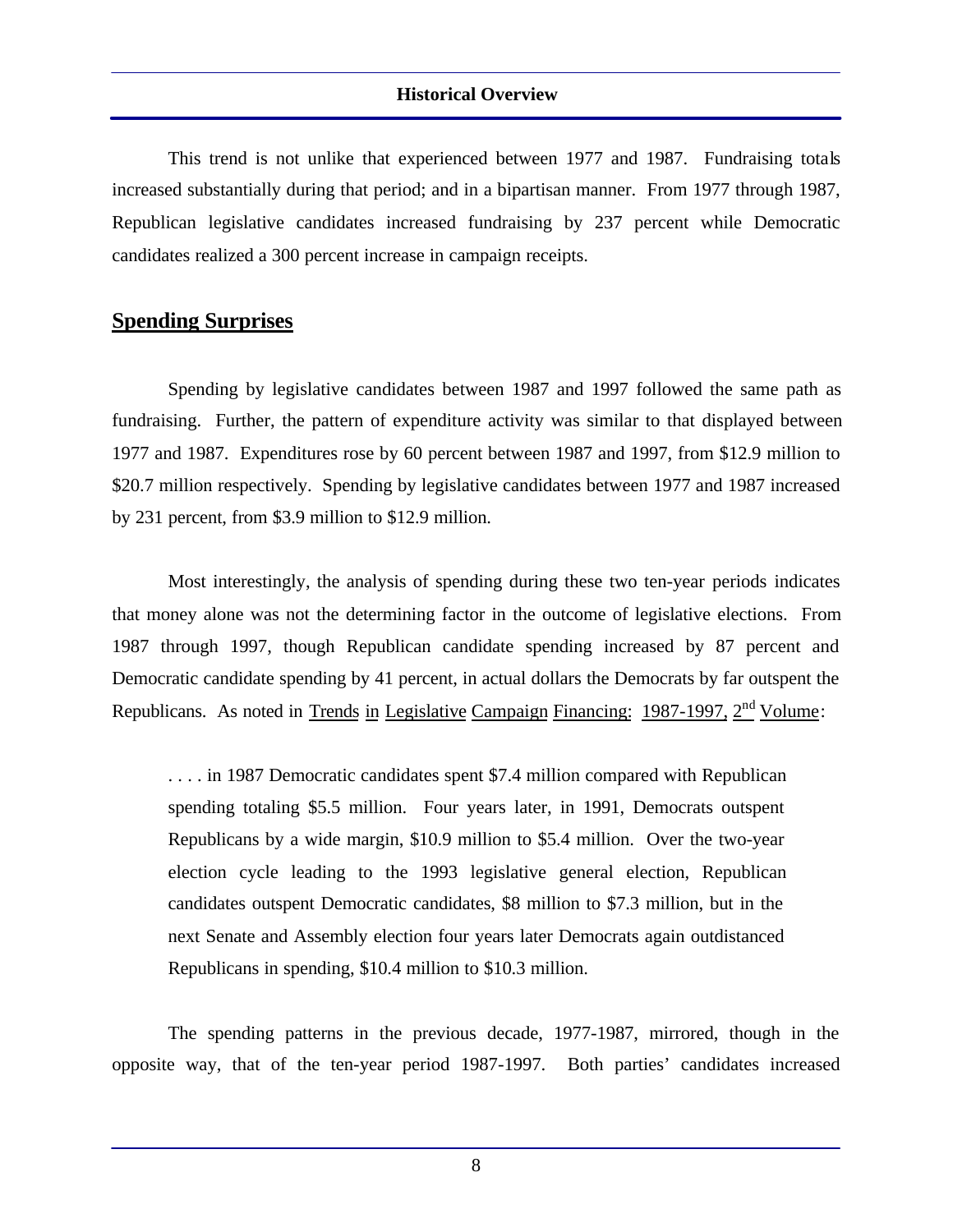spending in each successive election, except that in this earlier decade it was the Republican legislative candidates that edged out their Democratic counterparts in spending.

What is interesting is that in both periods, while money was essential and of growing concern, it was not the only factor contributing to success or failure in elections. As noted in the 1999 report cited above:

In 1987 the two parties divided control over the Legislature, with Republicans controlling the Assembly and Democrats controlling the State Senate. During that general election, Democratic candidates spent more money than Republican candidates. Four years later, in 1991, when Democrats controlled both houses of the Legislature, Democrats again outspent Republicans by a wide margin, this time by a 2 to 1 margin. But in that election, Republicans won a veto-proof majority in both houses of the State Legislature.

This situation was repeated in 1997 and was evident in the earlier decade, when in the elections of 1977 and 1987; the party spending the most money failed to gain a majority in either house.

Though it could be said with certainty that during the twenty-year period 1977 through 1997 that money was necessary, but not sufficient, the same adage may not apply to the most recent elections for the Legislature. In the elections of 2001 and 2003, Democratic candidates for the Legislature overwhelmed their GOP counterparts in terms of money raised and spent. The election of 2001 saw Democrats take control of the Assembly (the first time since the 1989 election) and tie the Republicans for control of the State Senate. Following the next legislative election, the Democrats had gained control of both houses of the Legislature.

Many view the legislative redistricting plan as an important factor in the Democrats success. Just as important, perhaps even more so, was the Democrats' understanding and use of the campaign finance system that derived from the 1993 campaign finance reform law. In the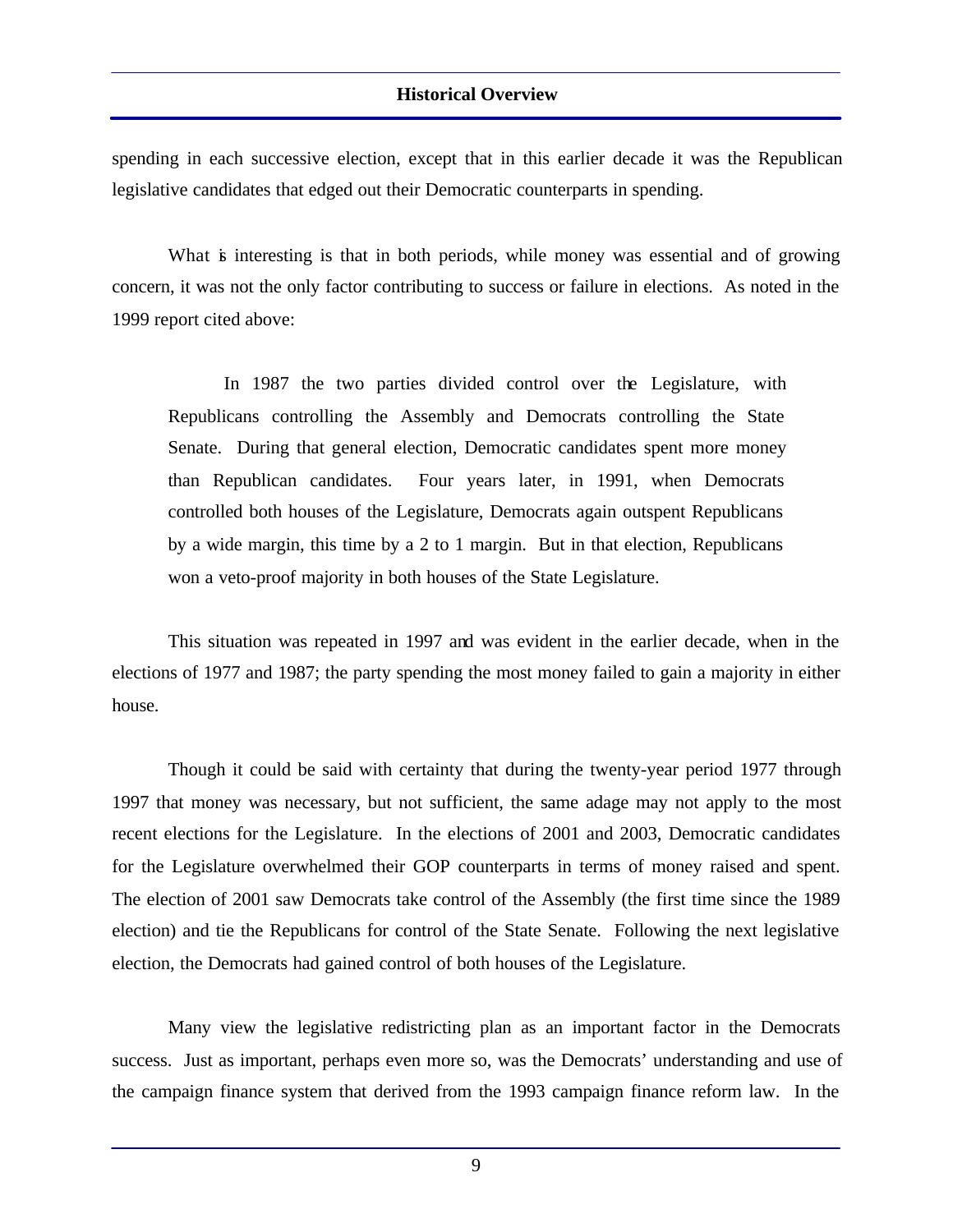ensuing chapters, it will be demonstrated how the Democrats succeeded in capitalizing on a campaign finance system that strengthened political party entities through changes in the campaign finance laws that advantaged parties over individual candidates.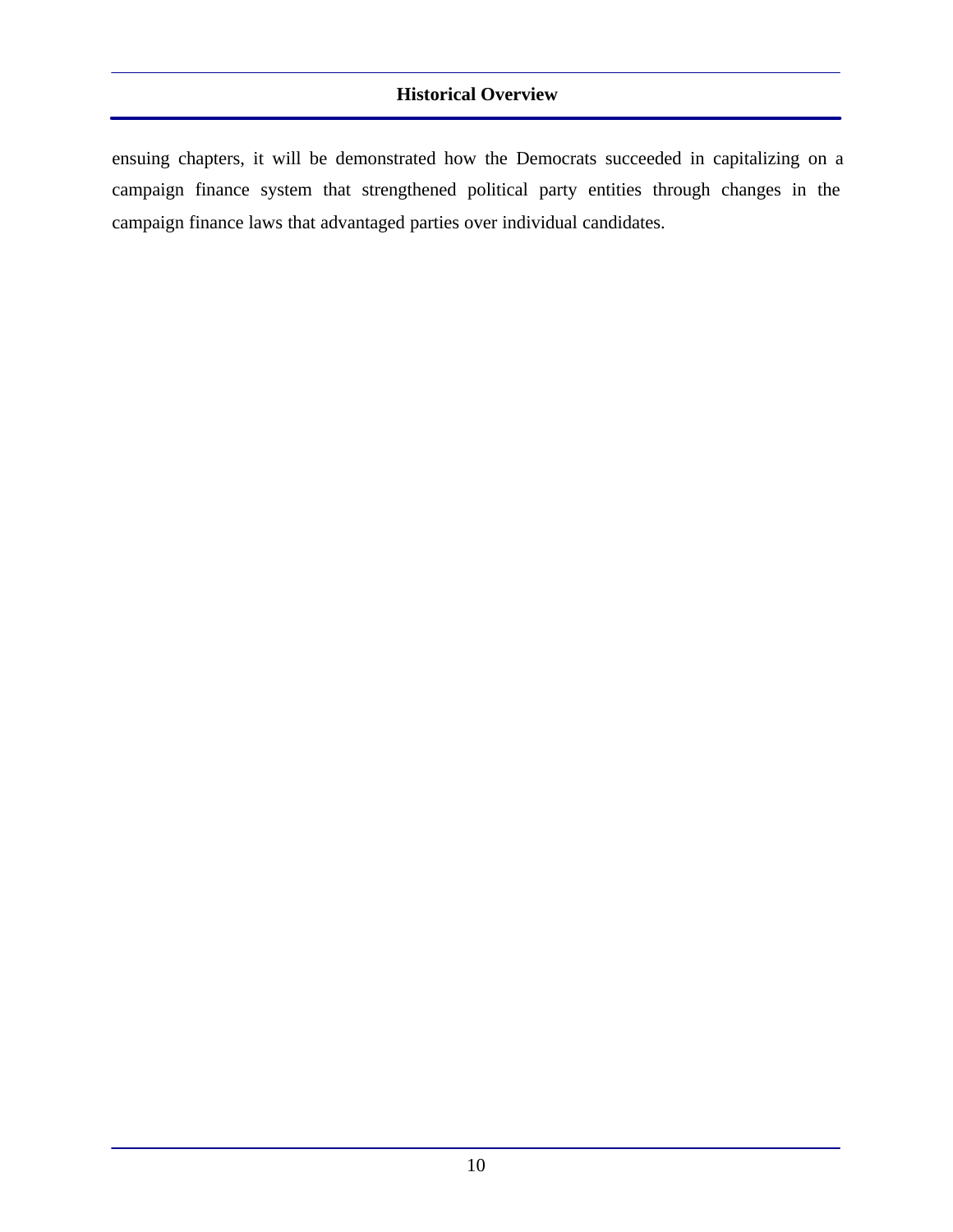## **II. LEGISLATIVE RECEIPTS: A RECORD**

Trends in Legislative Campaign Financing: 1987-1997, 2<sup>nd</sup> Volume, stated:

In this modern era, an essential requirement for a successful legislative campaign is the ability to raise money. For the most part, candidates for the State Senate and Assembly have proven to be quite adept at this task.

By the election of 2003, not only were campaigns for the Legislature adept at raising money, but also downright superb. This ability, however, was helped in no small measure by the emergence of political party entities as the dominant force in electoral politics in New Jersey. As will be shown, political party entities, advantaged by the 1993 campaign finance reforms, dwarfed all other contributors in terms of contributions, both direct and in-kind to legislative candidates. While not the focus of this analysis, this fact also points to the enormous ability of the party entities themselves to raise large sums of money.

During the 2003 general election, candidates for the Legislature raised about \$48 million, a new record that surpassed fundraising totals in the election of 2001 by 35 percent. In terms of identifiable contributions, those amounting to more than \$400, over \$34 million was raised. Regarding these contributions, the average donation made to legislative candidates last year was \$2,826, an increase of 16 percent over 2001, when the average contribution reached \$2,441.

This chapter will analyze the fundraising activity of candidates for State Senate and Assembly during the 2003 general election for the New Jersey Legislature. It will do so in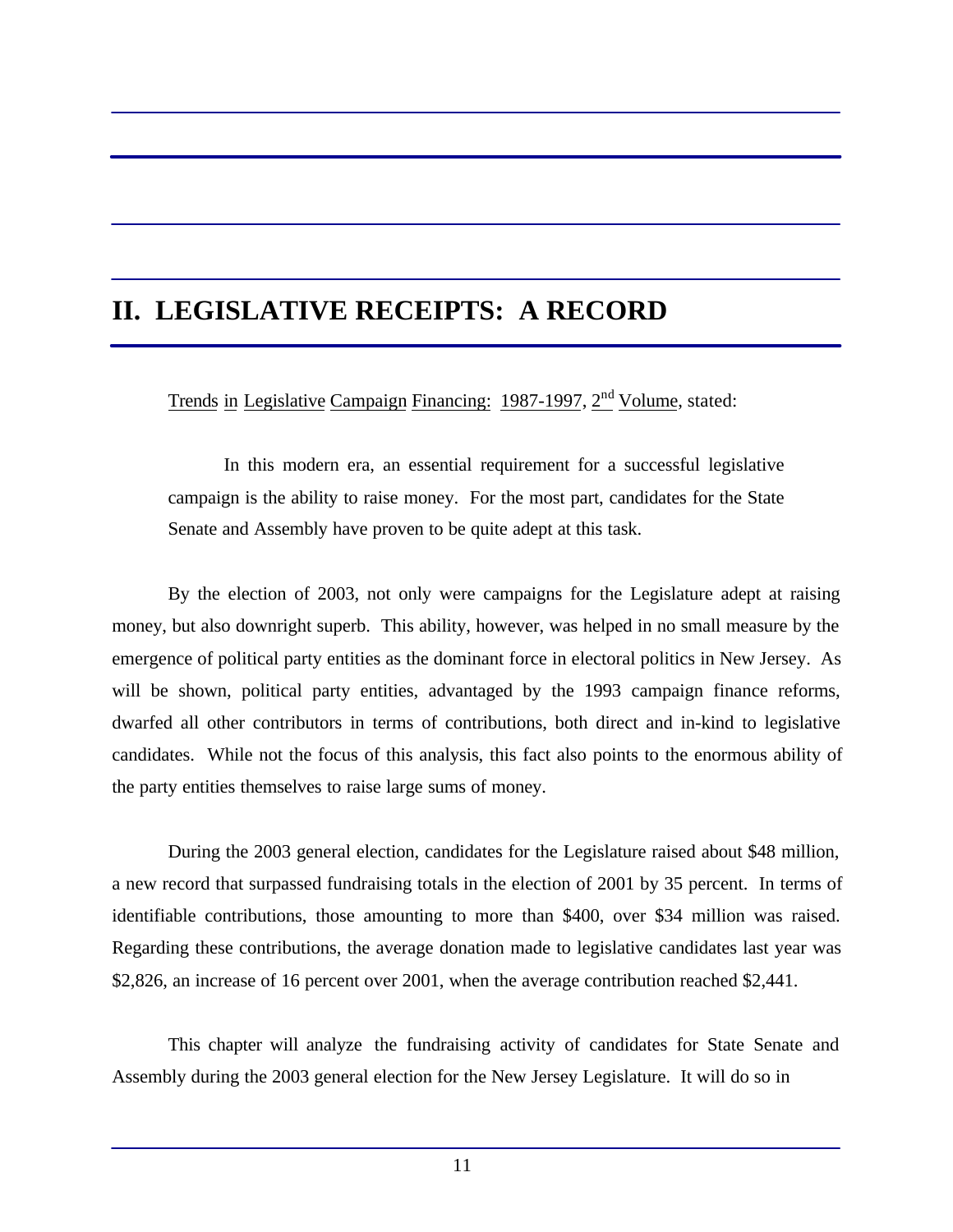#### **Legislative Receipts: A Record**

detail. As the chapter progresses, certain patterns of fundraising will be uncovered in terms of the candidate's party, office sought, and incumbency status. In particular, the data will indicate how political party entities have become the primary force behind political campaigns for the Legislature and how they have shaped a new electoral landscape in the Garden State. Unlike trends uncovered in earlier analysis, the gains in fundraising will prove to be stupendous and linked to a party's success or failure at the polls. The first two reports covering legislative elections between 1977 and 1997 showed money to be an important factor but not always linked to the party's fortunes on Election Day.

### **Where Did the Money come From?**

As mentioned above, candidates for the State Legislature raised a record \$48 million in the general election of 2003. Out of that total, \$34 million is identifiable as deriving from sources making donations in amounts over \$400. Table 1 shows the sources of contributions of over \$400 made to general election candidates for the Legislature.

| <b>Table 1</b><br><b>Sources of Contributions: G-2003</b> |               |            |
|-----------------------------------------------------------|---------------|------------|
|                                                           |               |            |
| <b>Contributor Type</b>                                   | <b>Amount</b> | Percentage |
| Individual                                                | \$3,853,736   | 11%        |
| Bus./Corp.                                                | 3,660,996     | 11%        |
| Union                                                     | 610,440       | 2%         |
| Bus./Corp./PACs                                           | 486,119       | 1%         |
| Prof./Trade Asso. PACs                                    | 2,275,616     | 7%         |
| <b>Union PACs</b>                                         | 1,442,136     | 4%         |
| Ideo, PACs                                                | 408,101       | 1%         |
| <b>Political Parties</b>                                  | 8,677,420     | 25%        |
| Legislative Leadership                                    | 8,543,068     | 25%        |
| <b>Political Committees</b>                               | 18,700        |            |
| Candidates                                                | 4,085,604     | 12%        |
| Miscellaneous                                             | 7,473         |            |
| <b>TOTAL</b>                                              | \$34,069,409  |            |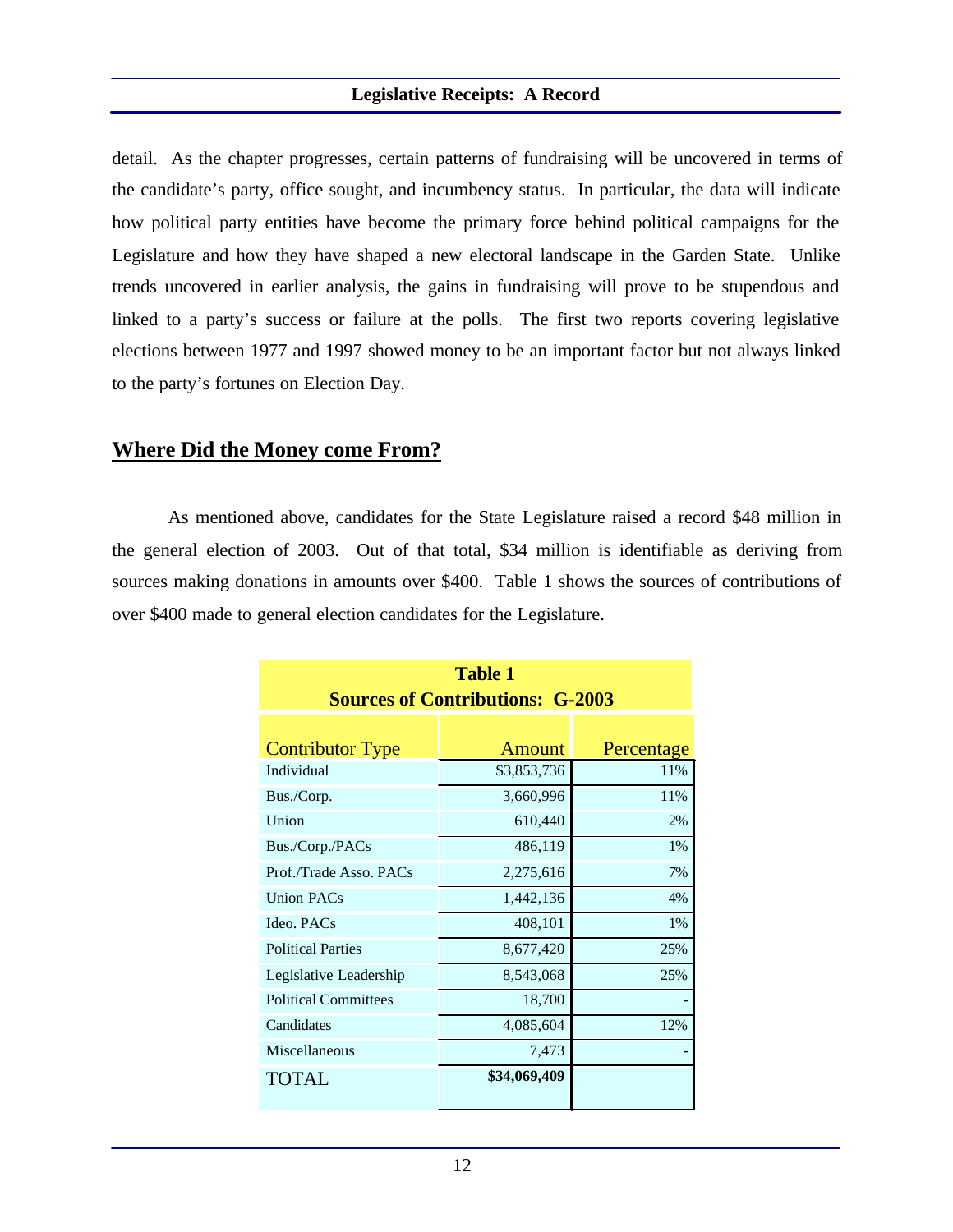#### **Legislative Receipts: A Record**

What stands out from the chart above is the amount and percentage of contributions derived from political party entities. For purposes of this report, party entities include political party committees, legislative leadership committees, and candidates. Political party entities, by themselves, reported contributing \$8.7 million, or 25 percent of total candidate funds. Another 25 percent, \$8.5 million, was contributed by legislative leadership committees. While political committees contributed just over \$18,000, candidates themselves contributed to legislative candidates a total \$4.1 million, or 12 percent of all funds. In total, therefore, party entities contributed over \$21 million toward legislative candidates, or about 63 percent of contributions of more than \$400.

Individual contributors, for their part, gave \$3.9 million to legislative candidates, or 11 percent of total. Contributions from corporate and business treasuries amounted to \$3.7 million, also 11 percent of total. Donations derived from union treasuries equaled \$610,440, or two percent of all contributions to 2003 general election legislative candidates. In terms of special interest PACs, business and corporate PACs contributed \$486,119, or one percent of total, while professional and trade association PACs provided \$2.2 million, or seven percent of legislative funds. Finally, union PACs, at \$1.4 million, provided four percent of total funds, and ideological PACs an additional one percent of contributions at \$408,101. Thus, together, special interest PACs contributed \$4.6 million, or close to 13 percent of all contributions over \$400. Contributions placed in the miscellaneous category amounted to just \$7,473.

Figure 1 below shows the distribution of contributions to general election legislative candidates by contributor categories. This chart demonstrates clearly the influence political party entities have acquired vis-à-vis the electoral process in New Jersey.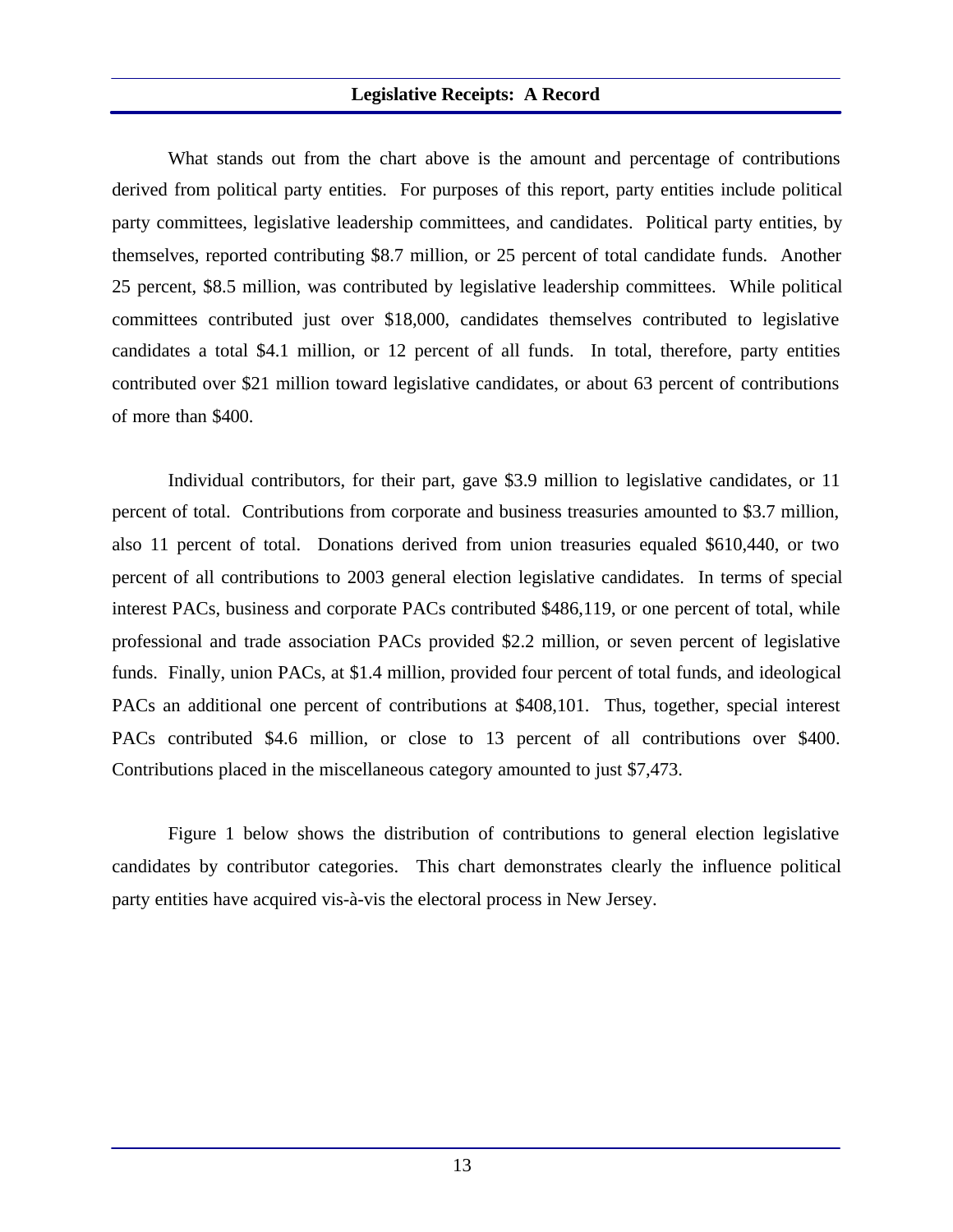

As noted earlier, the reforms undertaken in 1993 advantaged political party organizations and legislative leadership committees in terms of their ability to raise money and to spend it. These reforms were undertaken to offset the growing influence of special interest PACs and to strengthen what many believed to be an enfeebled party system. As demonstrated in the figure above, the campaign finance law more than accomplished its goals. In so far as it is believed that money is the "mother's milk of politics," and that it is the driving force behind elections, the chart clearly demonstrates that party entities have replaced other contributor types, especially the special interests, in the driver's seat.

When lumped together, party entities comprised 63 percent of all funds contributed to 2003 general election legislative candidates. Together, special interest PACs contributed just 11 percent of total funds. Individuals again made 11 percent of contributions, unions two percent, and business 11 percent.

In a word, the data demonstrates that political parties have become the dominant force in New Jersey's electoral process and that the road to success for legislative candidates runs through these entities.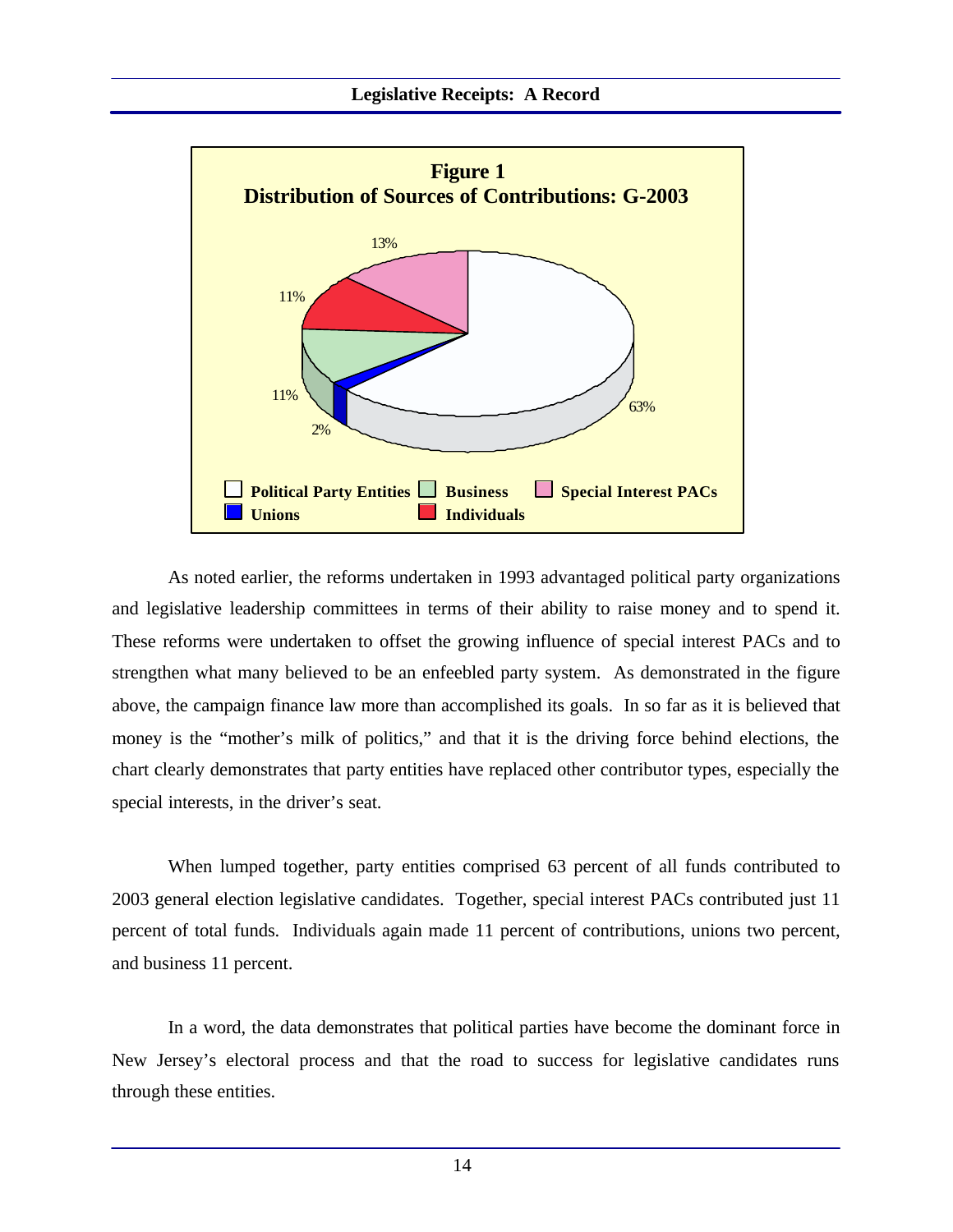## **Democratic Candidates Lead**

Figure 2 below illustrates the overwhelming superiority of Democratic candidates in the battle to raise funds for the 2003 legislative general election. As shown, of the approximately \$34 million in contributions over \$400, Democratic candidates raised \$21.4 million compared with \$12.6 million raised by the Republican legislative candidates. Democratic candidates, therefore, raised 63 percent of all funds compared with 37 percent of funds raised by GOP candidates. The Democratic party's superiority in fundraising during the 2003 race is due to its ability to draw upon the fundraising prowess of political party entities brought about by the 1993 law that transformed New Jersey's electoral landscape from candidate-centered to party-oriented.



**Figure 2 2003 Legislative Receipts by Party: G-2003**

The reliance of the Democratic legislative candidates on political party entities to advance their electoral prospects through fundraising can be seen by observing the sources of contributions made to the candidates of both major political parties. The sources of contributions are displayed in Table 2 below.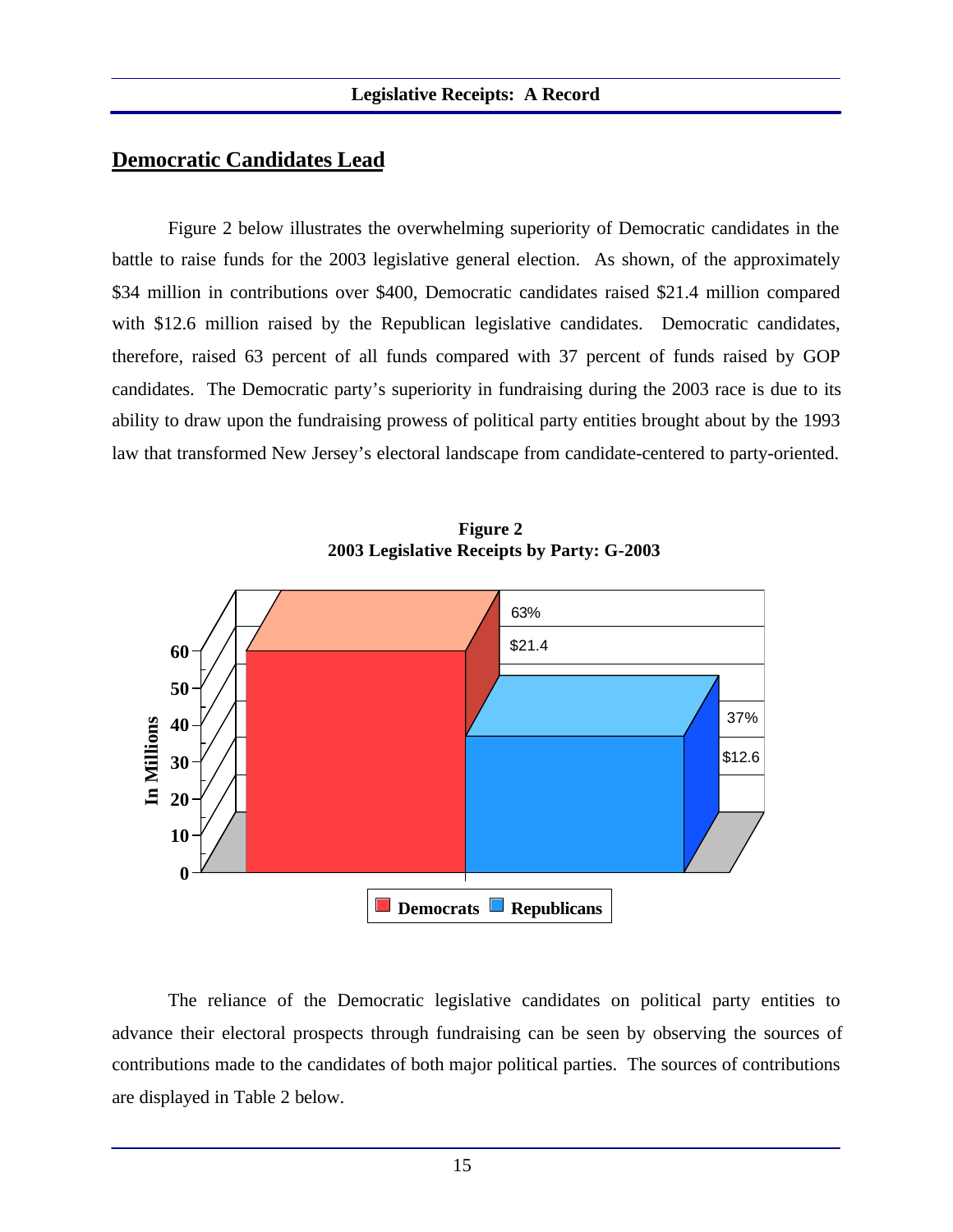|                             | <b>Table 2</b>                                   |            |               |            |
|-----------------------------|--------------------------------------------------|------------|---------------|------------|
|                             | <b>Sources of Contributions by Party: G-2003</b> |            |               |            |
|                             | Democratic                                       | Republican |               |            |
|                             | <b>Amount</b>                                    | Percentage | <b>Amount</b> | Percentage |
| Individual                  | \$2,035,802                                      | 10%        | \$1,817,933   | 14%        |
| Bus./Corp.                  | 2,089,766                                        | 10%        | 1,571,229     | 12%        |
| Union                       | 425,350                                          | 2%         | 185,090       | 1%         |
| Bus./Corp./PACs             | 239,030                                          | 1%         | 247,089       | 2%         |
| Prof./Trade PACs            | 1,005,058                                        | 5%         | 1,270,557     | 10%        |
| <b>Union PACs</b>           | 1,096,931                                        | 5%         | 345,205       | 3%         |
| <b>Ideological PACs</b>     | 158,238                                          | 1%         | 249,862       | 2%         |
| Parties                     | 6,456,511                                        | 30%        | 2,220,908     | 18%        |
| Legislative Leadership      | 5,213,049                                        | 24%        | 3,330,018     | 26%        |
| <b>Political Committees</b> | 5,200                                            |            | 13,500        |            |
| Candidates                  | 2,710,246                                        | 13         | 1,375,357     | 11%        |
| Miscellaneous               | 5,167                                            |            | 2,304         |            |
| <b>TOTAL</b>                | \$21,440,348                                     |            | \$12,629,052  |            |

The data above indicates that Democratic candidates for the Legislature received 30 percent of their funds, \$6.5 million, from political parties. An additional 24 percent of funds, \$5.2 million, derived from their two legislative leadership committees. Finally, another \$2.7 million, or 13 percent of funds, came from other Democratic candidates. Thus, a total of \$14.4 million, or 67 percent of Democratic legislative candidate funds arose from party related entities. Individuals added \$2 million, or 10 percent of funding, as did business at \$2 million and 10 percent of funds. Unions contributed two percent of funds, or \$425,350. Regarding special interest PACs, business/corporate PACs were responsible for one percent of Democratic candidate receipts at \$239,030. Professional trade association PACs accounted for \$1 million, or five percent of contributions to Democratic legislative candidates. Union PACs gave \$1.1 million, or five percent of Democratic receipts while ideological PACs accounted for just one percent of funding at \$158,238. All together, special interest PACs were responsible for 12 percent of funding or \$2.5 million.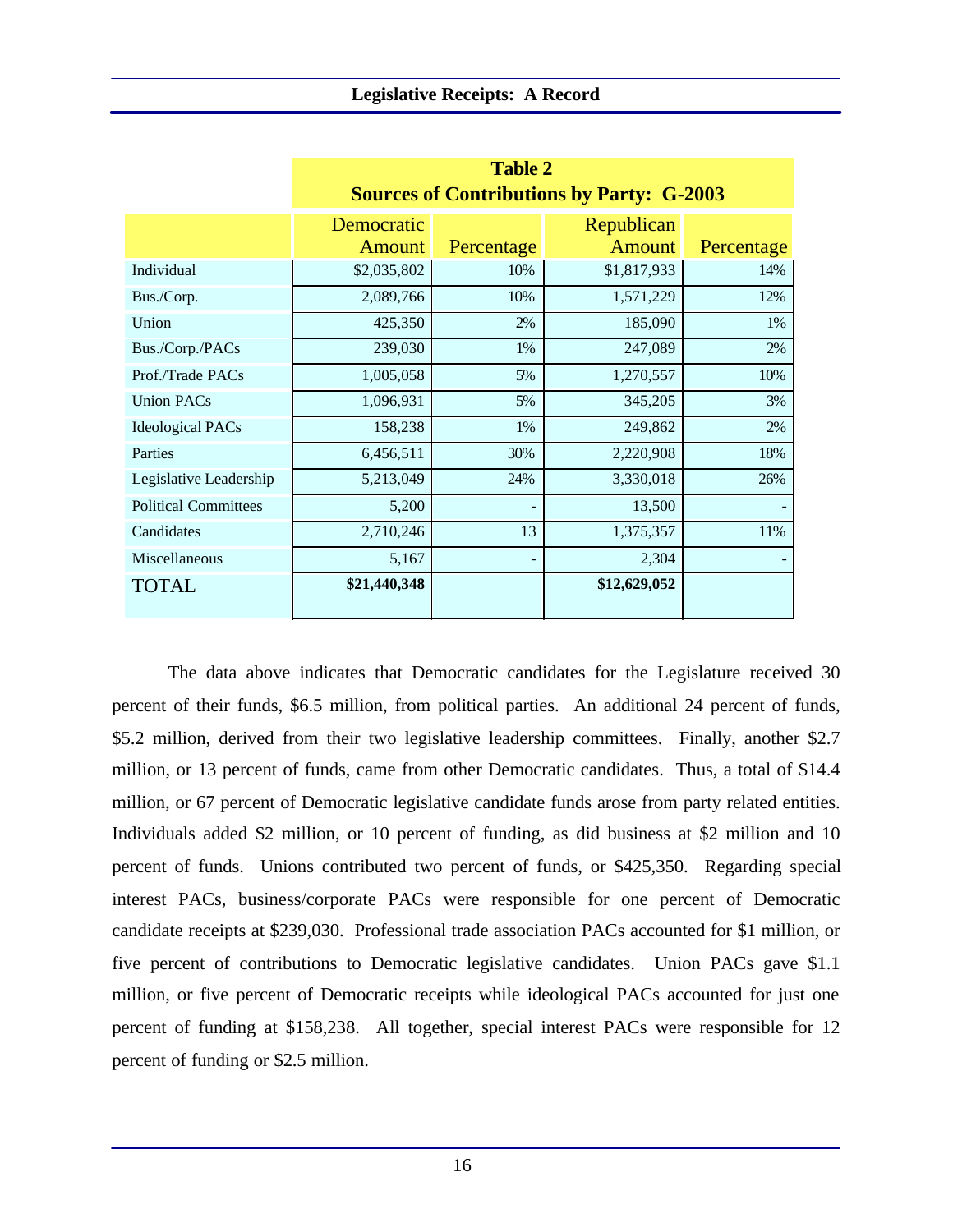#### **Legislative Receipts: A Record**

On the Republican side, the percentages were similar, except for that of contributions from political party organizations. Moreover, it must be noted that overall Republican candidate receipts were significantly less than Democratic candidate receipts. Political party committees contributed \$2.2 million to Republican legislative candidates, or 18 percent of total funds. Contributions from legislative leadership committees amounted to \$3.3 million, or 26 percent of Republican committee funds. Political committees added \$13,500 while candidates contributed \$1.4 million, or 11 percent of Republican legislative candidate funds. In total, Republican legislative candidates received \$6.9 million from party entities, or 55 percent of total funds.

Individuals made \$1.8 million in contributions, or 14 percent of GOP legislative donations. Business contributed \$1.6 million, 12 percent of total, while unions made \$185,090 in contributions, amounting to one percent of GOP receipts. Business and corporate PACs accounted for two percent of funding to Republican candidates, at \$247,089, whereas professional/trade association PACs were responsible for ten percent of funding, at \$1.3 million. Union PACs gave \$345,205, or three percent of GOP funds, while ideological PACs provided \$249,862, or two percent of these funds. Altogether, special interest PACs accounted for \$2.1 million, or 17 percent of Republican legislative candidate funding.

The candidates of both political parties benefited from the greater participation by political party entities brought about by the new law, although in actual dollar amounts received from these entities it is evident that the Democrats are ahead of the Republicans in terms of using the system wrought by the 1993 reforms. Figure 3 below shows the distribution of sources of contributions to both Democratic and Republican legislative candidates when party entities are lumped together as well as when special interest PACs are combined. In viewing this chart, the dominance of political parties becomes clear. They are an increasingly important player in both Democratic and Republican campaigns with Democrats definitely leading the charge in recent elections.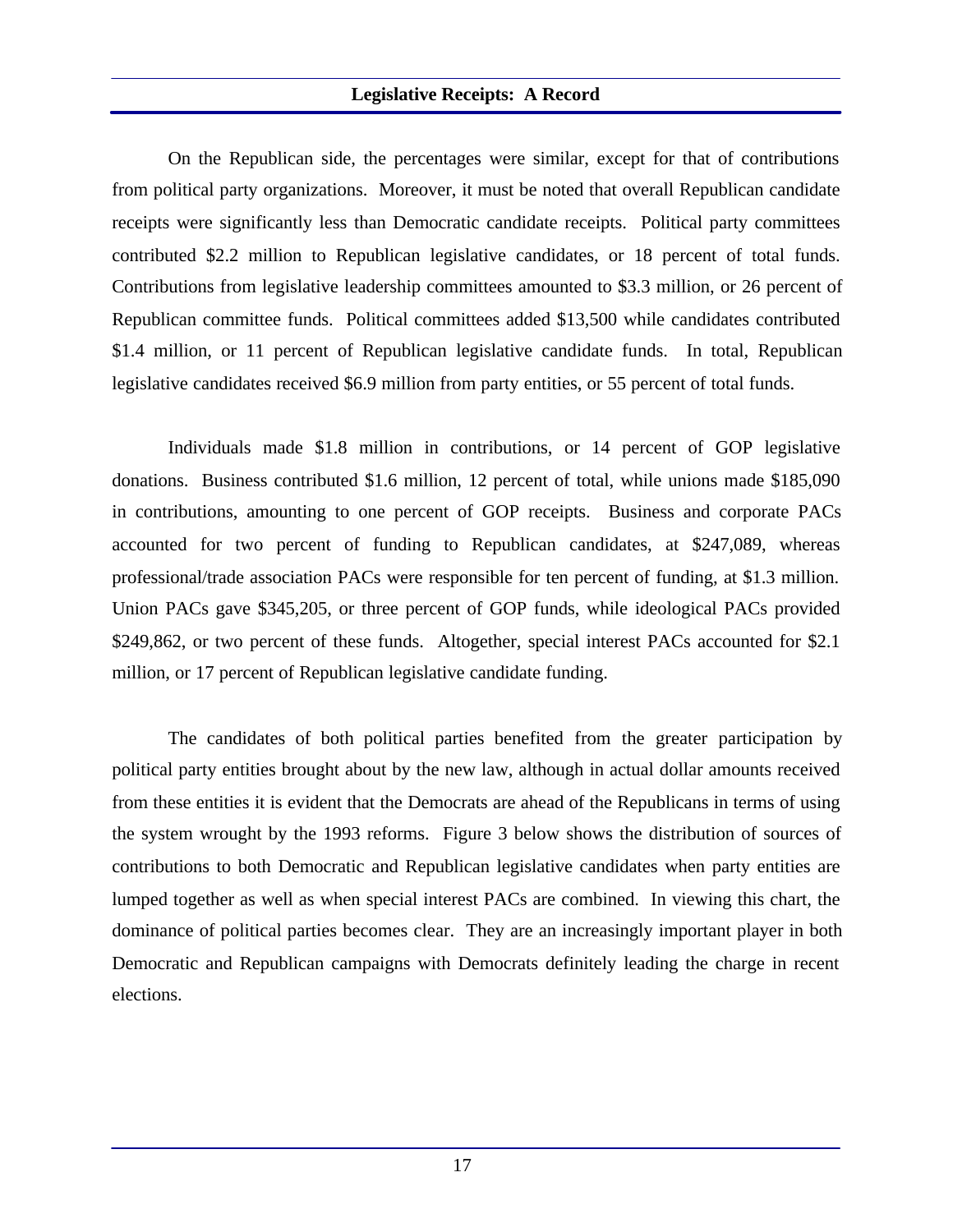#### **Legislative Receipts: A Record**



## **Candidates for State Senate Raise Most Money**

As in the past, candidates for State Senate raised the majority of funds contributed during the 2003 legislative elections. Though candidates for the Senate were mainly responsible for over \$14 million donated to joint candidates committees, those numbers are excluded from the data on contributions pursuant to office.

Nevertheless, candidates for State Senate raised 121 percent more money than did candidates for Assembly. Excluding joint candidate committee numbers, Senate candidates raised \$13.7 million compared with \$6.2 million raised by Assembly candidates.

To reiterate what was said in Trends In Legislative Campaign Financing: 1987-1997, 2<sup>nd</sup> Volume: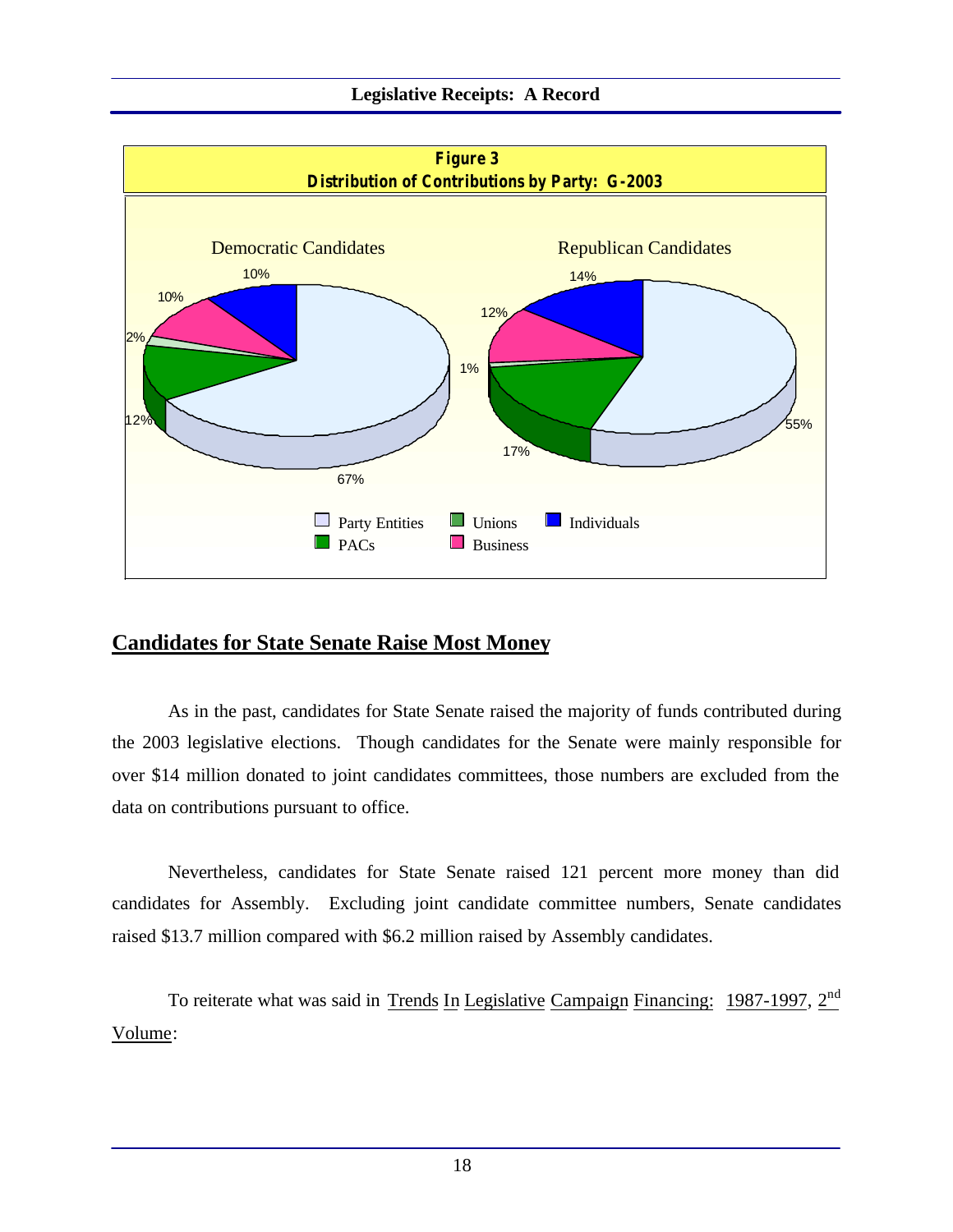The campaigns of Senate candidates for example, receive more attention from the public, the media, and, of course, contributors, simply because they are candidates for the "upper house" of the State Legislature. The mere fact that Senate candidates are vying for 40 seats as opposed to 80 in the Assembly creates the impression that they are more individually influential than their Assembly counterparts. Moreover, Senators exercise advice and consent over gubernatorial appointments. In politics, money more readily flows to the more powerful and influential.

While much has changed vis-à-vis New Jersey's electoral landscape, the thoughts expressed in the previous paragraph remain true.

## **Incumbents Outraise Challengers**

Another aspect of legislative campaigns in New Jersey that has not changed is the fact that incumbents outraised challengers.

Totaling \$20.3 million in receipts, incumbents running for reelection for the Legislature in 2003 accounted for 60 percent of funds raised. Challengers, on the other hand, raised \$13.7 million, or 40 percent of funds. These percentages, though in a very small way higher for challengers than in past elections, correlate positively with past statistics. The previous high for challengers was 39 percent of funds recorded in the Senate and Assembly election of 1997.

The advantages to incumbents have been well documented, both in previous White Papers published by the Commission, as well as in studies done by noted political scientists. These advantages include: the provision of constituent services; attendance at community events; free media; and, relationships with opinion makers, influential community leaders, and business and union leaders. All add up to an incumbent ability to raise money for communicating their message and heightening their name recognition, which in most instances is already greater than that of challengers.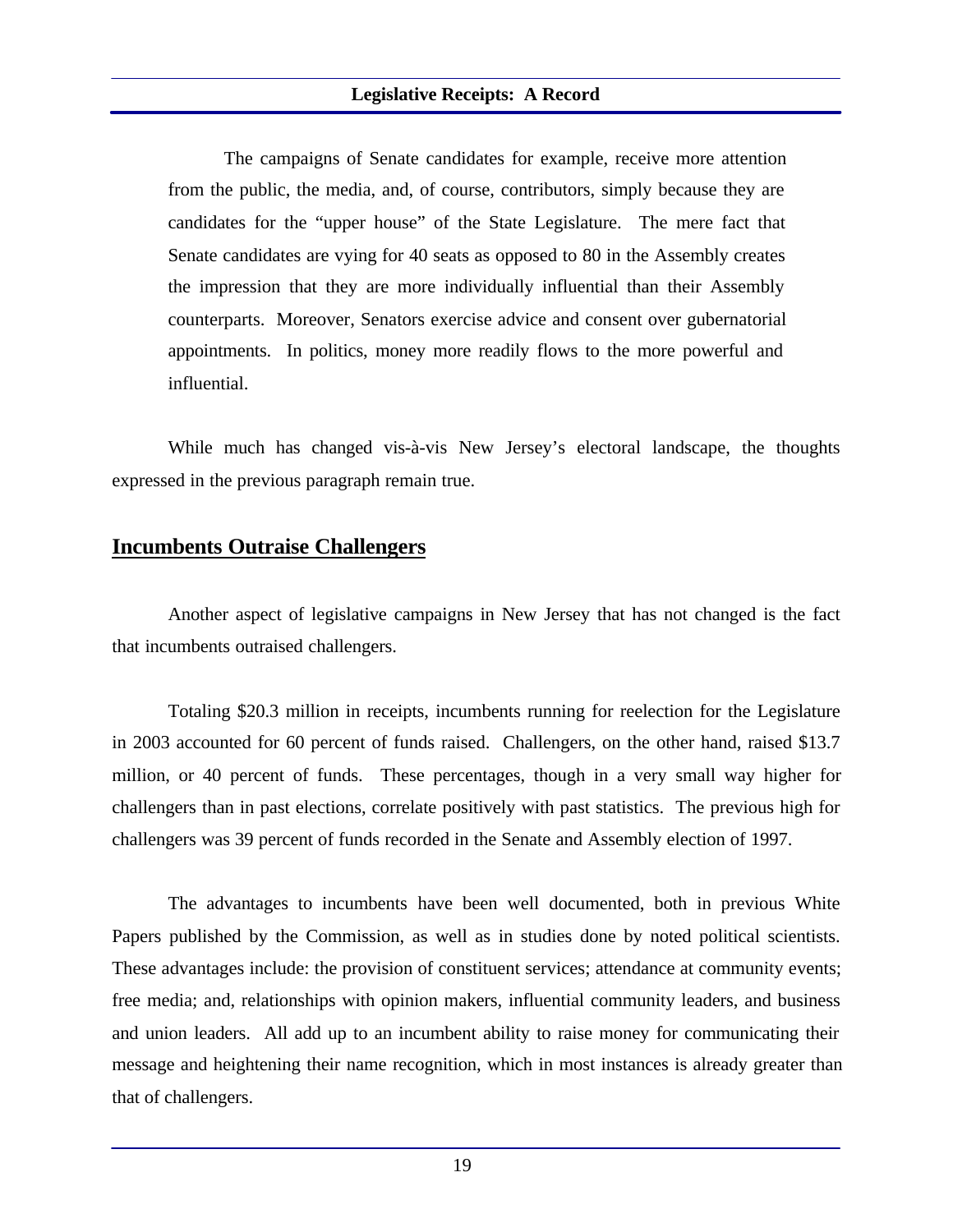## **Contribution Ranges**

Table 3 depicts the number and proportion of contributions falling in certain ranges in the 2003 general election for the Legislature. It also shows the dollar amount in contributions represented by each category as well as the proportion of overall funds represented by that dollar amount. It further shows the average contribution in each category.

| <b>Table 3</b><br><b>Contribution Ranges: G-2003</b> |                   |               |                   |                |
|------------------------------------------------------|-------------------|---------------|-------------------|----------------|
| <b>Number</b>                                        | <b>Percentage</b> | <b>Amount</b> | <b>Percentage</b> | <b>Average</b> |
| 11,245                                               | 93%               | \$11,848,668  | 35%               | \$1,053        |
| 482                                                  | 4%                | \$3,502,690   | 10%               | \$7,266        |
| 100                                                  | 1%                | \$1,299,766   | 4%                | \$12,997       |
| 53                                                   | $- -$             | \$988,261     | 3%                | \$18,646       |
| 216                                                  | 2%                | \$16,430,019  | 48%               | \$76,064       |
| 12,096                                               |                   | \$34,069,404  |                   |                |
|                                                      |                   |               |                   |                |

The table above indicates that 93 percent of contributions made to legislative candidates in the general election of 2003 fell within the up to \$5,000 range. Four percent fell within the category \$5,001-\$10,000 while just one percent fell between \$10,001-\$15,000. Less than one percent of contributions made were within the category \$15,001-\$20,000. Finally, only two percent of all contributions made were of amounts over \$20,000.

Interestingly, or better yet, as might be expected given the new electoral landscape dominated by political party entities, there is an inverse relationship between the number of contributions made in each category and the dollar amount represented by each range.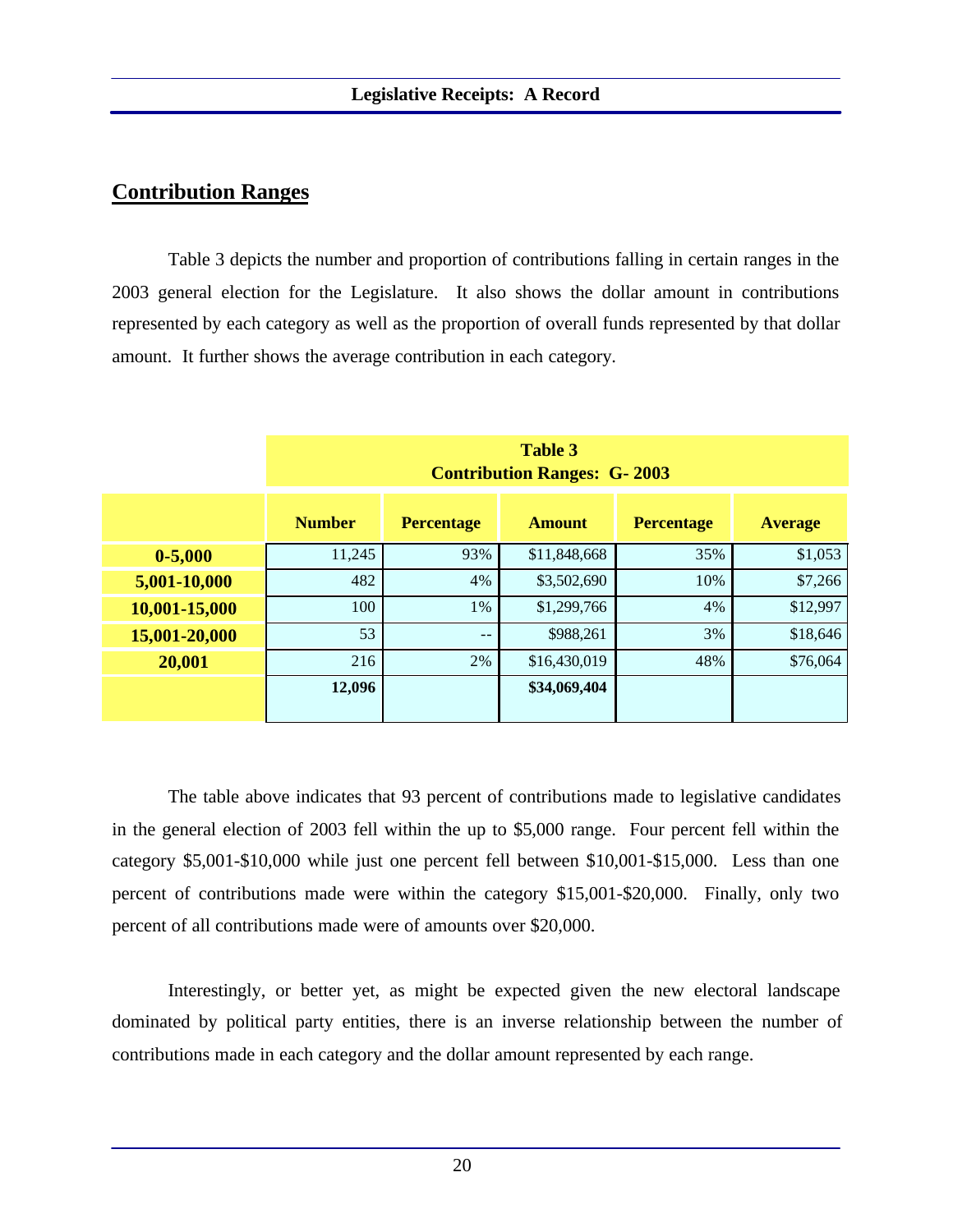#### **Legislative Receipts: A Record**

For instance, though only two percent of all contributions made fell within the over \$20,000 category, this category was responsible for \$16.4 million in contributions, or 48 percent of all funds. In contrast, 93 percent of contributions made were \$5,000 or less, though \$11.9 million, or 35 percent of all dollars raised derived from this category. The data supports the conclusion advanced throughout that political party entities dominated the 2003 legislative elections. All told, \$22.2 million dollars derived from contribution ranges of over \$5,000, or 65 percent of all funds raised. To be sure, a certain number of contributions within the \$5,001- \$10,000 range derived from special interest PACs, but for the most part contributions over \$5,000 came from political party entities. These entities have no limit on how much they can contribute to or spend on candidates.

The fundraising activity analyzed in this chapter demonstrates the influence that political parties have come to exert over New Jersey's electoral process, in this case the 2003 legislative elections. Perhaps more than anyone could have imagined, in 1993, the reform law enacted in that year transformed elections from ones that had become candidate-centered to ones that have become party-centered.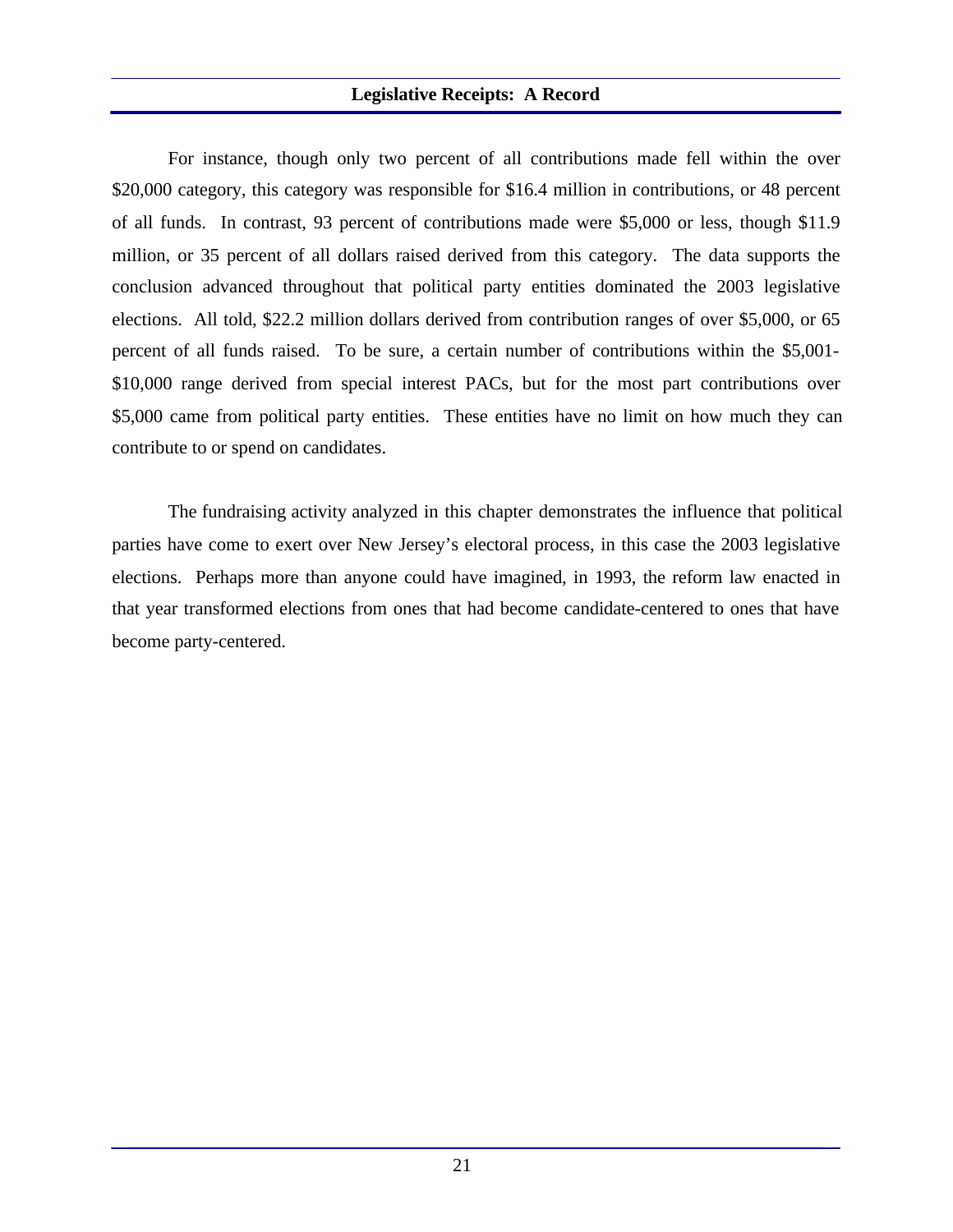## **III. HOW THEY SPEND THEIR MONEY**

Overall, \$36.4 million was spent by legislative candidates in the 2003 general election. This amount represents a record in direct spending by legislative candidates and continues a trend highlighted in previous reports involving the same subject.

As part of this study, a painstaking effort was undertaken to categorize expenditures made by all candidates filing detailed reports with the Commission. In doing so, this glimpse of how money was spent by 2003 legislative candidates is perhaps the most complete study of strategies in campaigning by New Jersey's Statewide candidates ever undertaken. In depicting how candidates decided to spend their money, the analysis will provide a better understanding of whether or not strategies have changed or remained the same as political party entities grew more influential.

As would be expected, given the differential in fundraising between Democratic and Republican candidates, Democratic legislative hopefuls outspent their Republican counterparts by a wide margin in 2003. Democrats spent \$24.2 million compared with \$12.1 million spent by GOP candidates. Thus, Democratic candidates spent 100 percent more than did Republican candidates in the general election of 2003. Figure 4 compares Democratic candidate spending with Republican spending in the recent legislative campaign. The chart highlights the widening gap between Democratic financial activity in 2003 and Republican financial activity; an immeasurable advantage accrues to the Democrats in campaigning due to their tapping of the financial resources flowing to political party entities.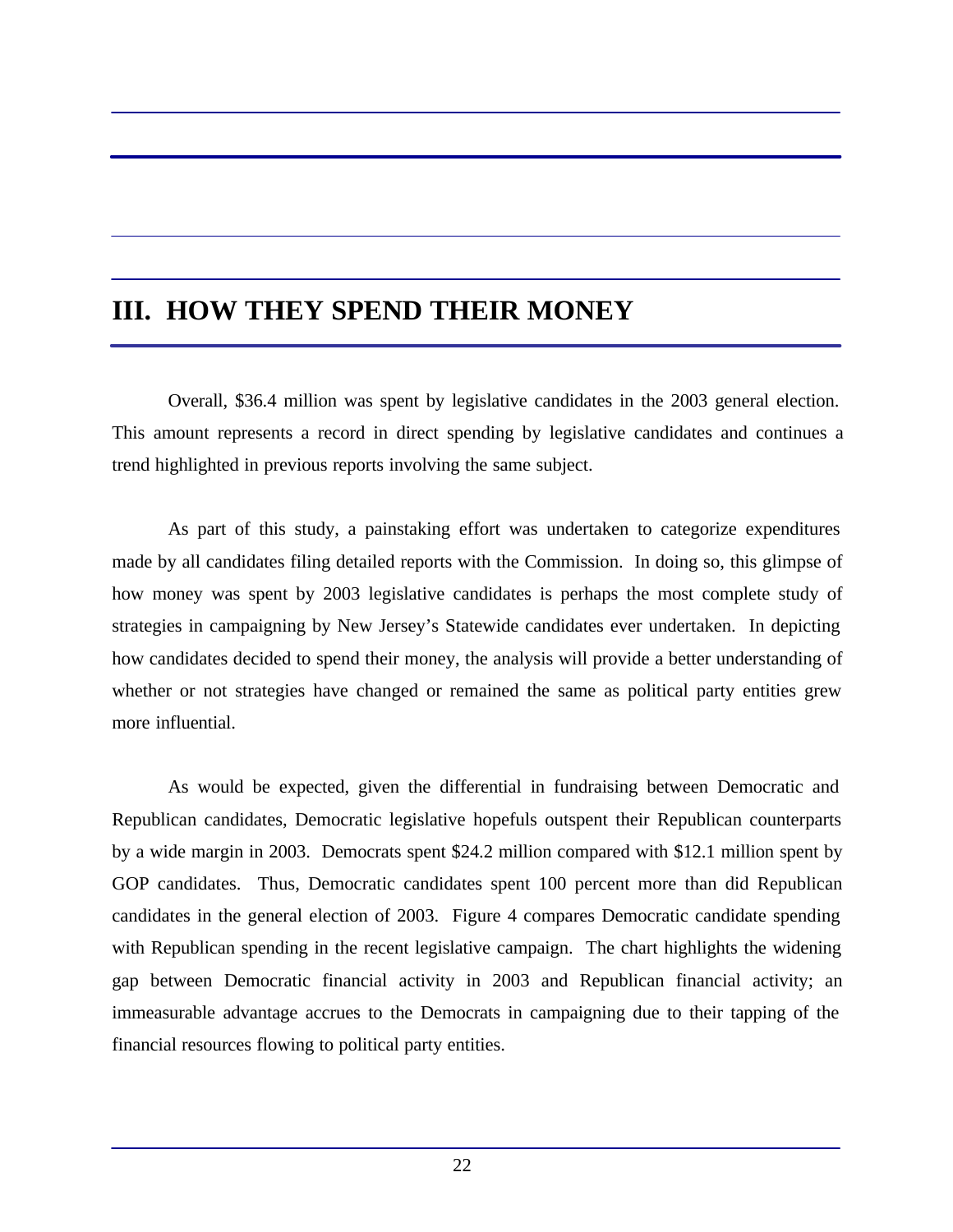

## **How Campaign Funds were Spent**

In Table 4 below, the uses by which campaign funds were used are displayed. As shown, half of their available funding was directed toward mass communication. Almost \$18 million was spent on radio and television advertising (primarily cable), direct mail, newspaper, or billboard advertising.

Election day get-out-the-vote efforts, most of which were assumed by local political parties, consumed \$553,899, or two percent of overall spending. Dollars spent on fundraising itself accounted for \$767,468, or another two percent of total.

Consultants were used quite extensively. They absorbed nine percent of total funds at \$3.2 million. Donations to charity constituted \$433,778, or one percent of funds. Interestingly, as corroborated by the data on legislative receipts, candidates for the Legislature made \$7.4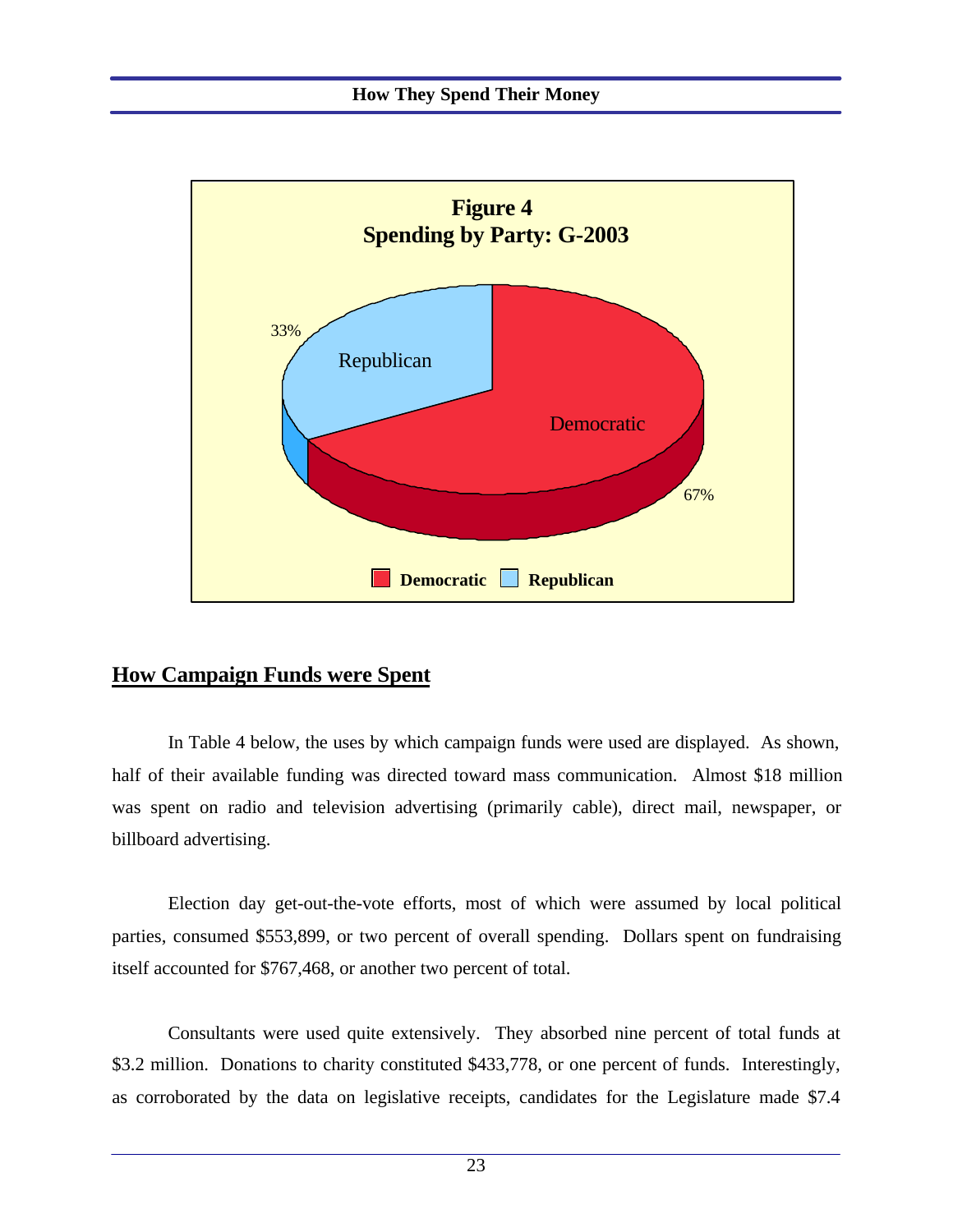#### **How They Spend Their Money**

million in contributions to other candidates, directing 20 percent of their funds toward this purpose. Refunds for excessive contributions, etc. constituted two percent of legislative expenditures, at \$637,288, while administration, including salaries, equipment, etc., accounted for \$2.8 million, or eight percent of spending. The cost of entertaining constituents, attending fundraisers, etc. amounted to \$586,360, two percent of expenditure activity, while spending for polls reached \$747,976, at two percent of expenditures. Finally, candidates for the Legislature transferred \$1.2 million to accounts set up for future elections. This activity accounted for three percent of spending.

| <b>Table 4</b>                               |               |            |  |  |
|----------------------------------------------|---------------|------------|--|--|
| <b>2003 Legislative Expenditures: G-2003</b> |               |            |  |  |
|                                              |               |            |  |  |
|                                              | <b>Amount</b> | Percentage |  |  |
| <b>Mass Communication</b>                    | \$17,960,657  | 50%        |  |  |
| <b>Election Day</b>                          | 553,899       | 2%         |  |  |
| Fundraising                                  | 767,468       | 2%         |  |  |
| Consultants                                  | 3,181,308     | 9%         |  |  |
| Charity                                      | 433,778       | 1%         |  |  |
| Contributions                                | 7,392,713     | 20%        |  |  |
| Refunds                                      | 637,288       | 2%         |  |  |
| Administration                               | 2,805,493     | 8%         |  |  |
| Entertainment                                | 586,360       | 2%         |  |  |
| Polls                                        | 747,976       | 2%         |  |  |
| <b>Transfers</b>                             | 1,175,233     | 3%         |  |  |
| <b>TOTAL</b>                                 | \$36,242,173  |            |  |  |

Trends in spending that were identified in the 1999 publication, Trends in Legislative Campaign Financing: 1987-1997,  $2<sup>nd</sup>$  Volume were similar, except that spending on mass communication increased from 36 percent of total expenditures back in 1997 to 50 percent in 2003. Legislative candidates continued to spend more on consultants as well, expending over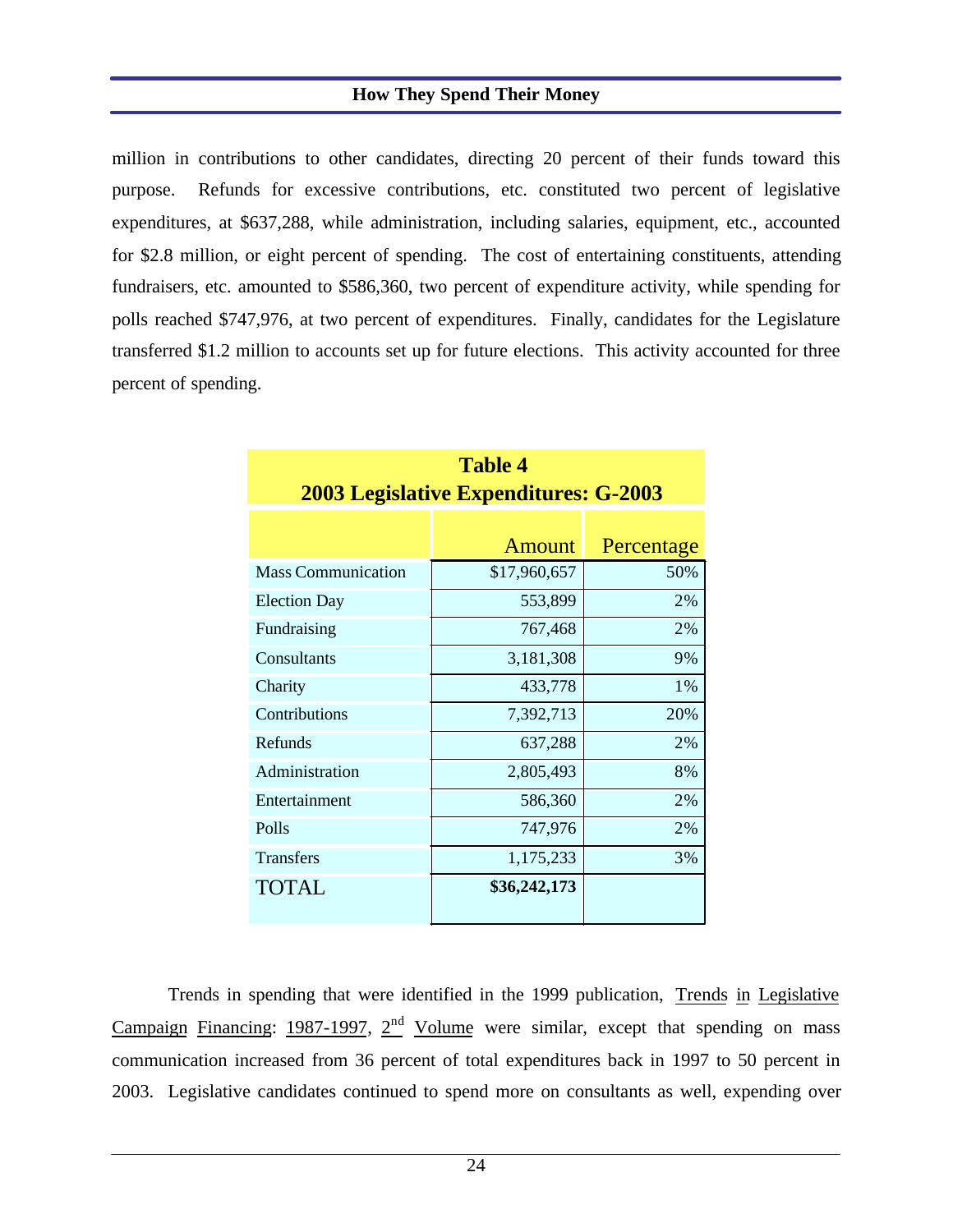## **How They Spend Their Money**

nine percent of funds for this purpose. In other words, strategies employed by legislative candidates in 2003 in terms of how they used their money remained largely the same as in years past. The difference in 2003 involved the amount of money spent in this behalf.

## **Breakdown of Spending by Party**

The table below contains a breakdown of expenditures made by Democratic and Republican candidates for the Legislature in the general election of 2003.

|                           | <b>Table 5</b><br><b>Expenditures by Party: G-2003</b> |            |                             |            |
|---------------------------|--------------------------------------------------------|------------|-----------------------------|------------|
|                           | Democratic<br><b>Amount</b>                            | Percentage | Republican<br><b>Amount</b> | Percentage |
| <b>Mass Communication</b> | \$12,069,176                                           | 50%        | \$5,891,477                 | 49%        |
| <b>Election Day</b>       | 401,815                                                | 1%         | 152,083                     | 1%         |
| Fundraising               | 345,379                                                | 1%         | 422,089                     | 3%         |
| Consultants               | 2,592,197                                              | 11%        | 589,110                     | 5%         |
| Charity                   | 182,568                                                | 1%         | 251,209                     | 2%         |
| Contributions             | 4,224,240                                              | 17%        | 3,168,473                   | 26%        |
| Refunds                   | 478,363                                                | 2%         | 158,924                     | 1%         |
| Administration            | 1,953,487                                              | 8%         | 852,005                     | 7%         |
| Entertainment             | 330,343                                                | 1%         | 256,017                     | 2%         |
| Polls                     | 577,835                                                | 2%         | 170,141                     | 1%         |
| <b>Transfers</b>          | 1,011,981                                              | 4%         | 163,251                     | 1%         |
| <b>TOTAL</b>              | \$24,167,384                                           |            | \$12,074,779                |            |

Differences in the percentage of funds spent in each expenditure category did occur between the parties. For example, Democratic candidates did spend a higher percentage of total funds on consultants than did Republican candidates. Spending \$2.6 million on consultants, Democrats used 11 percent of their funds for this purpose. Republican candidates, expending \$589,110 on consultants, committed five percent of their total contributions for this purpose.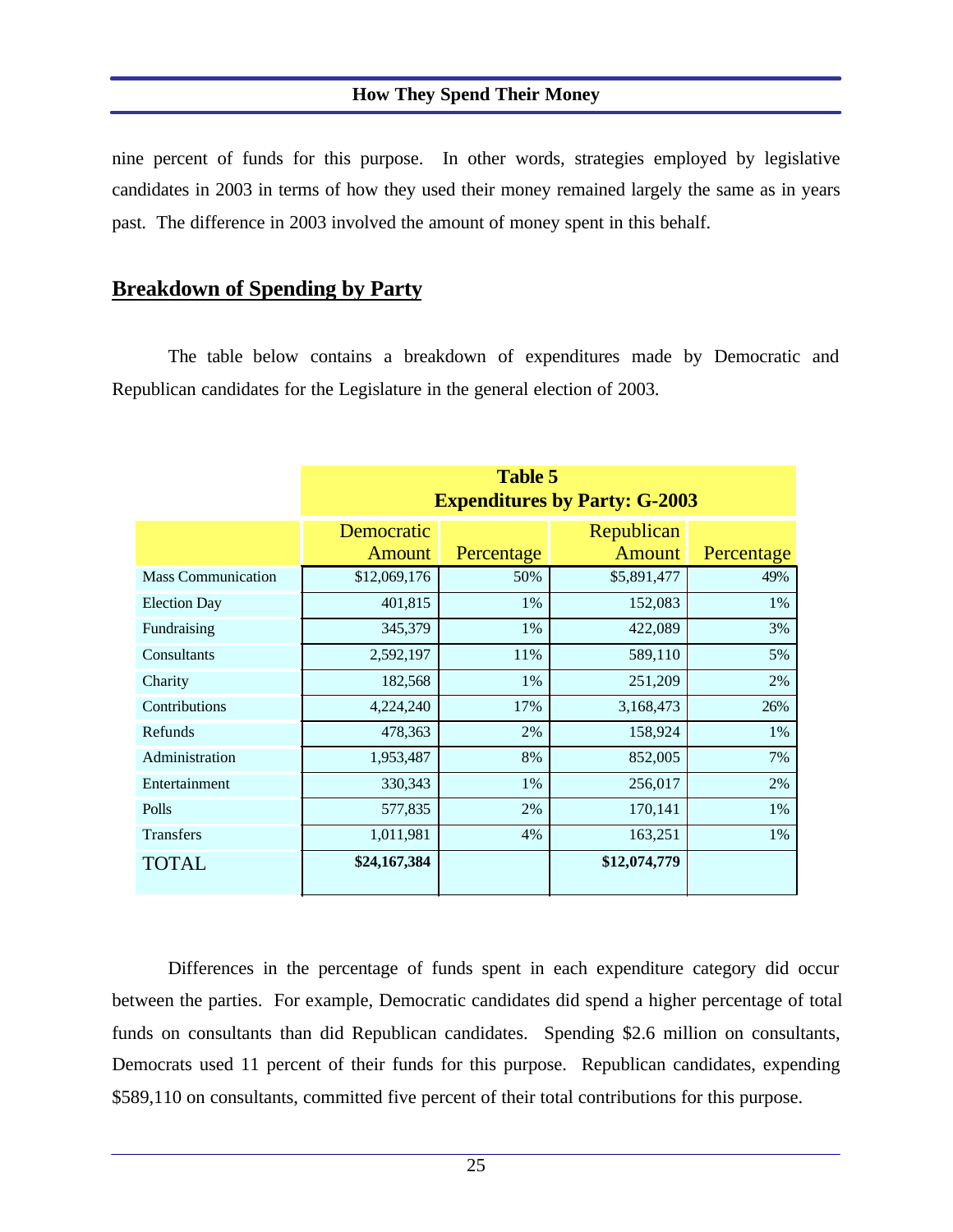Republicans, though spending less in actual dollars than Democrats, at \$3.2 million, did use 26 percent of their funds in the cause of contributing to other candidates. Democratic candidates gave \$4.2 million to fellow candidates, or 17 percent of their funds. The only other difference of any significance occurred in the area of transfers to future campaigns. Democratic candidates transferred \$1 million into accounts they will use in the future, or four percent of receipts. Republican legislative hopefuls were able to carry over only \$163,251, or one percent of funding for future efforts.

As much as there were differences in the proportion of money spent on certain categories, there were similarities as well, and important ones. In the area of mass communication, Democratic candidates spent \$12.1 million, or 50 percent of their money for that purpose. Mass communication accounted for 49 percent of Republican expenditures, or \$5.9 million. One percent of Democratic expenditures, \$345,379, was spent on fundraising compared with three percent, or \$422,089, spent for that purpose by Republicans. The relatively small amounts spent for fundraising can be explained by the fact that such a large percentage of receipts for both parties' candidates derived from political parties that raised substantial funds for them.

Administrative costs accounted for eight percent, \$2 million, for Democratic candidates whereas Republican candidates committed seven percent of funds for this purpose, or \$852,005. Democratic candidates spent \$577,835 on polls, or two percent of their receipts, while Republican candidates spent one percent, or \$170,141, for surveys. Entertainment accounted for one percent, \$330,343, of Democratic expenditures and two percent, or \$256,017, of Republican ones. Democrats gave \$182,568, one percent, to charity while Republicans gave \$251,209, or two percent, toward charitable purposes. Finally, Democratic candidates committed \$401,815, one percent of expenditures, for election day activities while their Republican counterparts spent \$152,083, or one percent of their total spending for this purpose. As noted above, county and municipal political parties assumed most of the get-out-the-vote expenses, leaving candidates free to use their money in other areas.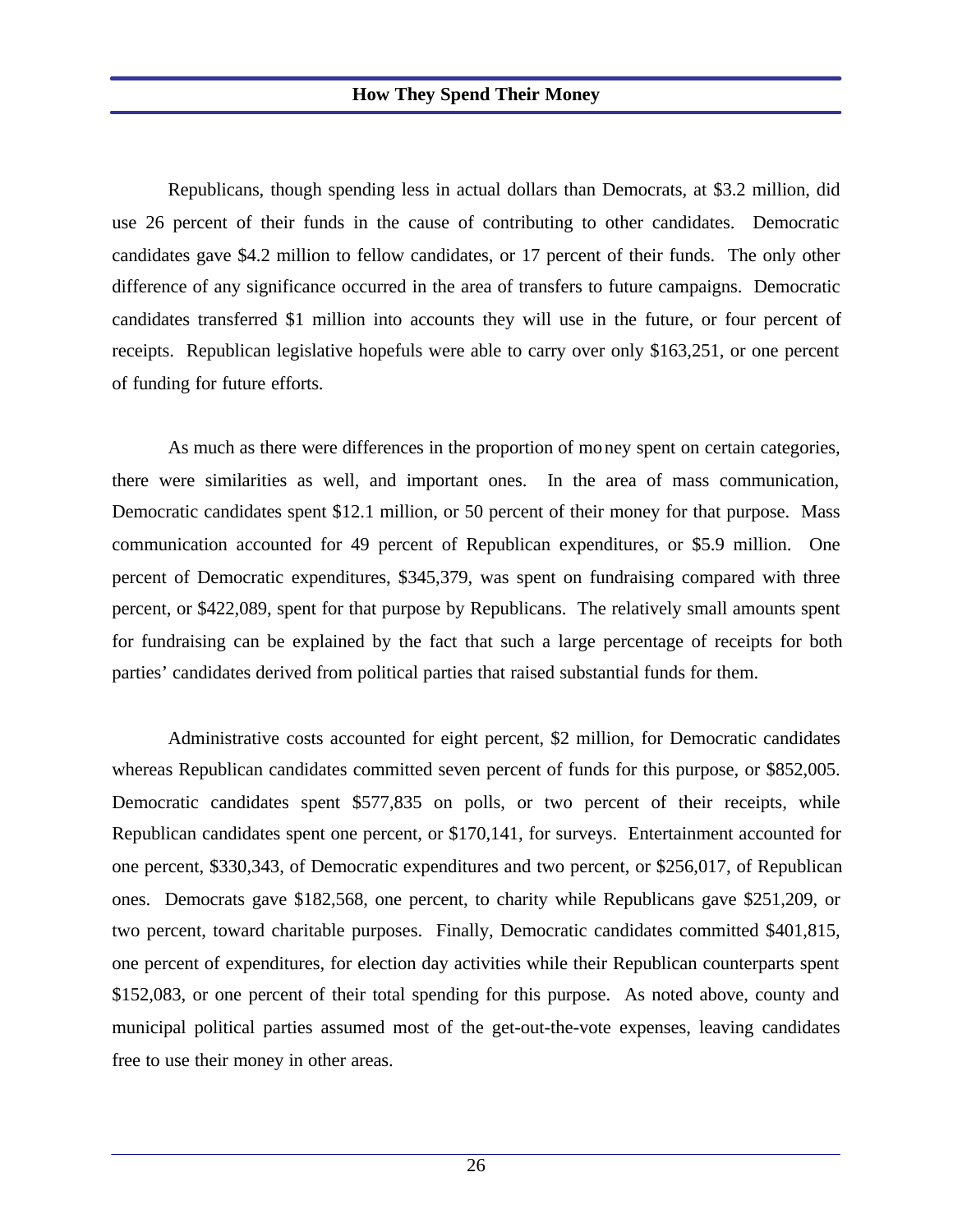In Legislative Candidates: How They Spend Their Money, published in 1994, it was written:

There is no doubt that legislative campaigns are becoming more sophisticated and candidate-centered . . . the findings of this paper suggest legislative campaign strategies . . . to be a blend of the new and the old, and centering around the local characters of the contest. Mass communication techniques are utilized for these more candidate-centered efforts, but with emphasis on advertising efforts that fit the essentially local nature of the campaigns. At the same time, more traditional models of campaigning have not been abandoned. The candidates do, through the party and through direct campaigning, try to meet as many people as possible.

While this statement correctly described the situation in 1994, it does not in entirety depict the situation today. Certainly, these campaigns have become more and more sophisticated. Certainly, advertising is directed at issues of concern to the candidate's district. Certainly, candidates still meet and greet as many people as possible. And certainly, campaigns center around the candidate running. But what is different from 1994 is the obvious involvement and influence of political party entities. When 63 percent of the money available to candidates derives from political party entities, it can no longer be said that the electoral process is candidate-centered. Rather, the advanced sophistication of campaigns, i.e., use of consultants, commitment to mass communications and polling, etc. is both bankrolled and supported by political party entities and operatives. Moreover, the limited use of campaign money to get-outthe-vote on election day points to the influence of political parties vis-à-vis the ground war as well. Thus, for both air war and ground war purposes, political party entities have become indispensable, reinforcing the belief that New Jersey's electoral system has shifted to a partyoriented one.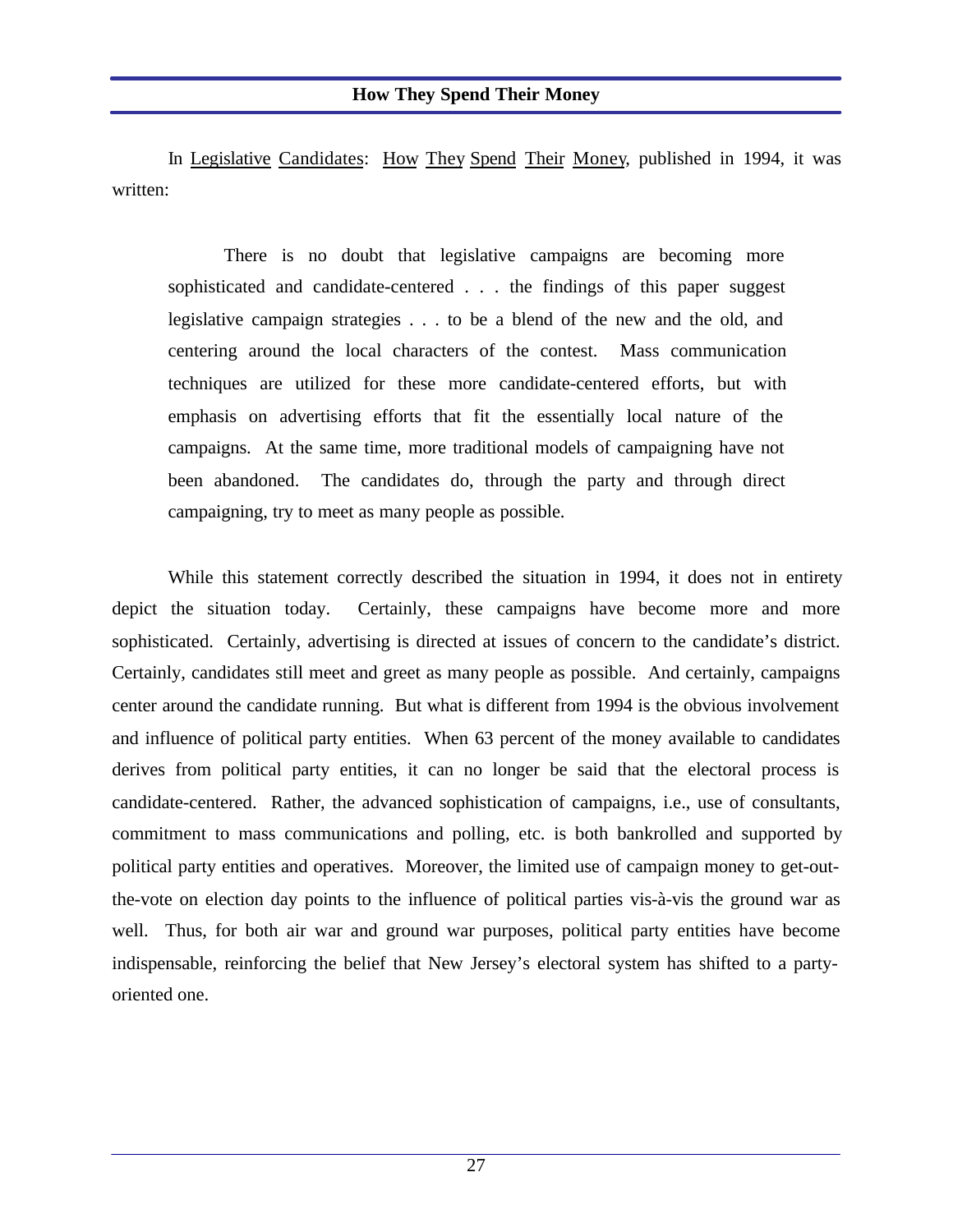## **Mass Communication**

Unfortunately a very large amount of expenditures on mass communication were not identified properly by candidates. Out of a total \$18 million in mass communication expenditures, \$8.4 million is unable to be identified. However, from the data involving those expenditures that were identifiable it can be safely assumed that the bulk of these unidentified mass communication expenditures went toward direct mail, cable television advertising, and to a lesser extent radio advertising.

As in past reports, mass communication expenditures are divided into two categories: broadcast advertising; comprised of television (mainly cable) and radio, and print advertising; comprised of direct mail, newspaper advertising, and billboard advertising. In the general election of 2003 legislative candidates clearly identified \$4.4 million as going toward broadcast advertising. This figure amounted to 25 percent of total expenditures made for mass communication. Print advertising on the other hand, constituted \$5.2 million of mass communication expenditures, or 30 percent. Those unidentified mass communication expenditures made up 47 percent of the spending in the mass communication category.

Of the identifiable expenditures made for communicating with voters, direct mail was the method most used. Almost \$4.1 million was spent on direct mail advertising, or 23 percent of mass communication expenditures. With campaigns for the Legislature being local in nature, this mode of communication, which can be targeted toward local issues, makes sense. Moreover, it continues a trend identified in the 1999 report.

Another trend identified earlier was the increasing use of cable television advertising by legislative candidates. This means of communicating with voters can also target local concerns. Approximately \$3.7 million was expended on cable television advertising, or 21 percent of total.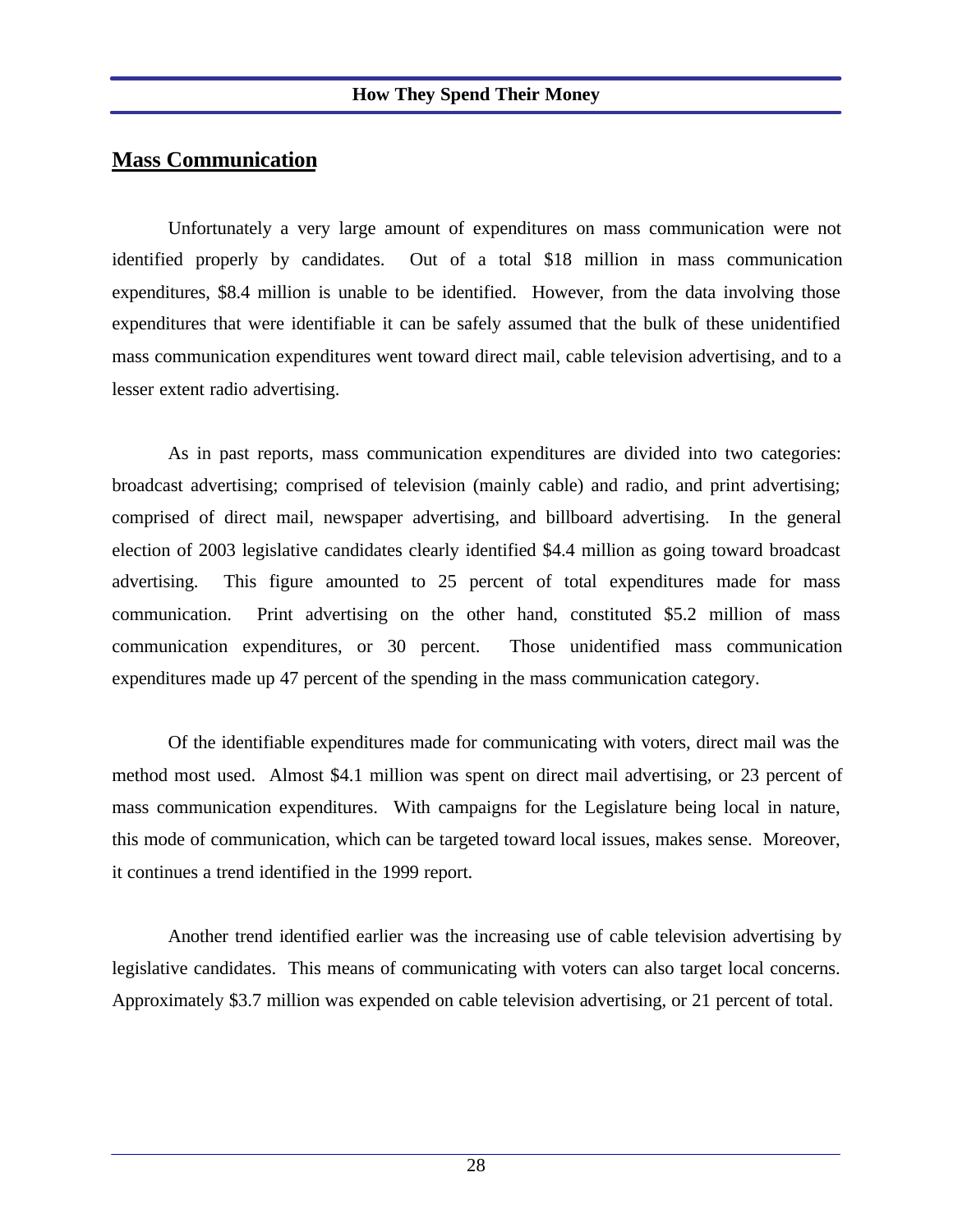## **How They Spend Their Money**

Advertising on radio constituted \$671,060 in mass communication spending, or four percent of total, while newspaper advertising at \$648,988 and billboard advertising at \$491,143, made up four percent and three percent of mass communication spending respectively.

Certainly of concern is the amount of mass communication expenditures that were unable to be clearly identified as to type. Currently, there is a bill in the Legislature that calls for training of legislative candidate treasurers. One of the aspects of this training will surely be related to this issue of clearly identifying expenditures. Having said that, however, anecdotal experience, as well as commonsense, suggests the fact that most of these expenditures went toward direct mail, cable television or radio advertising. Table 6 shows how money was spent within the mass communication category.

| <b>Table 6</b><br><b>Mass Communication Spending: G-2003</b> |                    |               |                   |
|--------------------------------------------------------------|--------------------|---------------|-------------------|
|                                                              |                    | <b>Amount</b> | <b>Percentage</b> |
| <b>Broadcast</b>                                             | Television         | \$3,708,099   | 21%               |
|                                                              | Radio              | 671,060       | 4%                |
|                                                              | <b>SUBTOTAL</b>    | 4,379,159     |                   |
| <b>Print</b>                                                 | <b>Direct Mail</b> | 4,055,654     | 23%               |
|                                                              | Newspaper          | 648,988       | 4%                |
|                                                              | <b>Billboard</b>   | 491,143       | 3%                |
|                                                              | <b>SUBTOTAL</b>    | 5,195,785     |                   |
| <b>Unidentifiable</b>                                        |                    | 8,374,713     | 47%               |
| <b>TOTAL</b>                                                 |                    | \$17,949,657  |                   |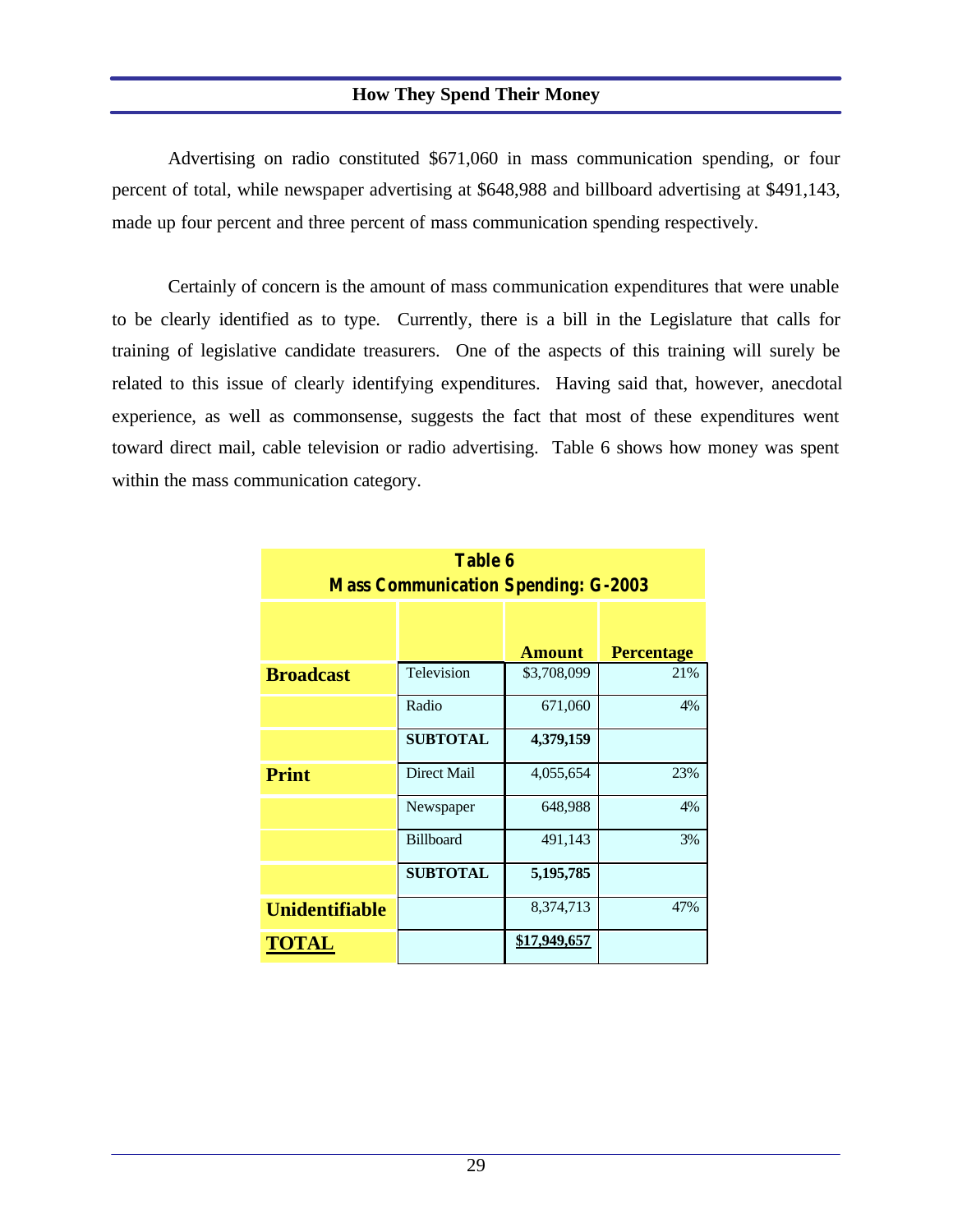## **Mass Communication Spending by Party**

Democratic candidates for the Legislature spent almost \$12.1 million on mass communication. Much of this spending, however, was not clearly identifiable. Out of the \$12.1 million spent by Democratic candidates \$6.5 million, 54 percent, could not confidently be placed in any one category. About \$1.9 million, or 32 percent of the \$6 million the GOP spent on mass communication was unidentifiable. Again, it makes sense to suggest that with both parties' candidates most of the unidentifiable expenditures can be safely placed in the categories television, radio, or direct mail.

Regarding the identifiable categories, Democratic candidates spent \$2 million, or 16 percent of mass communication expenditures on cable television advertising. These candidates spent an additional \$470,258 on radio commercials, or four percent of total mass communication spending. Thus, total identifiable Democratic expenditures directed toward broadcast advertising equaled \$2.4 million, or 20 percent of their mass communication spending.

The proportion of identifiable mass communication expenditures spent by GOP candidates on broadcast advertising was somewhat higher. Approximately \$2 million was spent by Republican candidates on broadcast media, or 33 percent of total mass communication expenditures. Within the broadcast category, cable television absorbed the most advertising dollars. The GOP candidates spent \$1.8 million on cable television, or 30 percent of mass communication spending. Radio advertising accounted for \$200,801, or three percent of total.

Democratic legislative candidates spent \$2.4 million of identifiable mass communication expenditures on direct mail, or 20 percent of total media dollars. They spent \$484,974, or four percent of mass communication dollars, on newspaper advertising and \$282,912, or two percent, on billboard advertising. Altogether, Democratic legislative candidates directed \$3.2 million, or 26 percent of mass communication spending toward print advertising.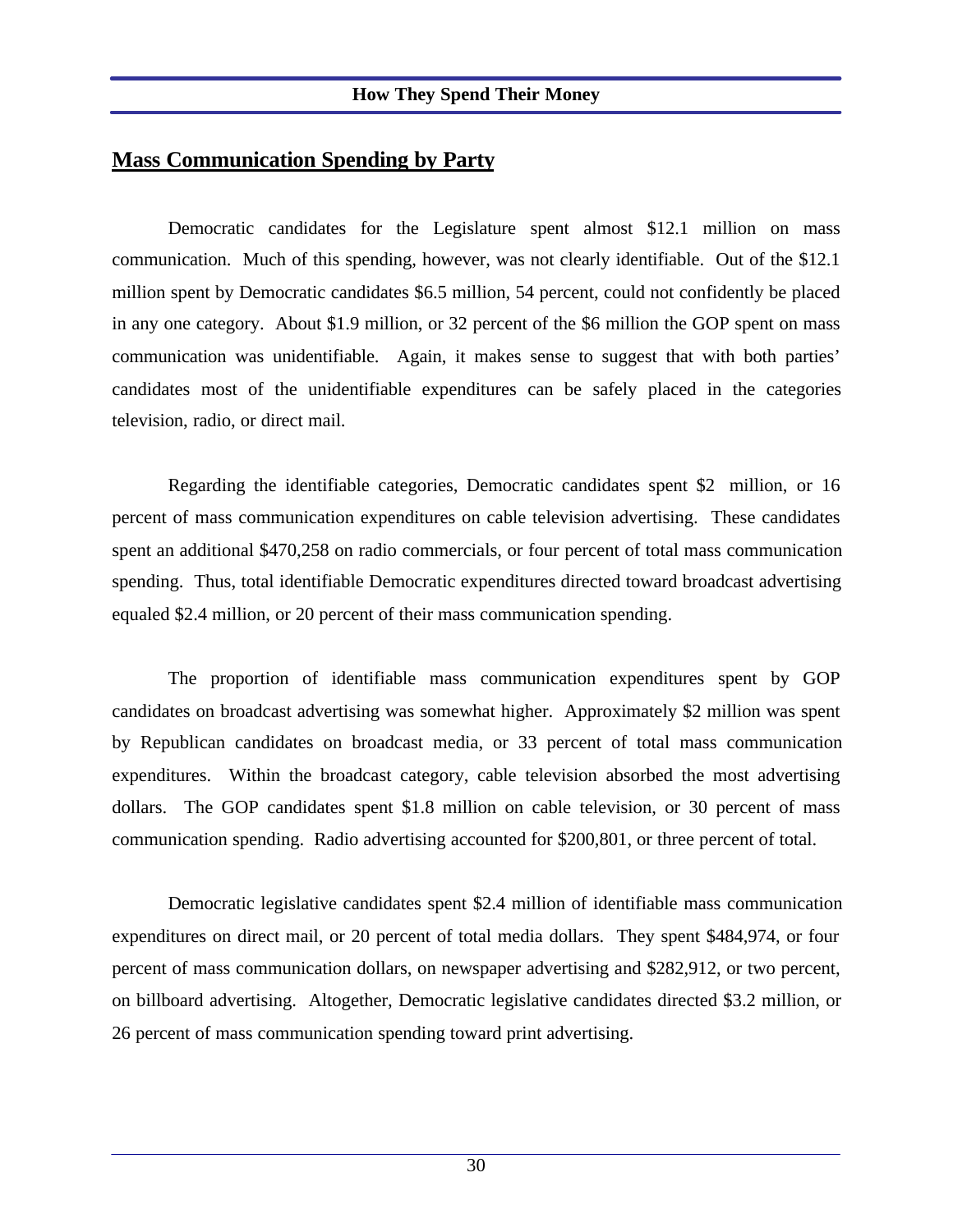#### **How They Spend Their Money**

Republican legislative candidates committed \$2 million, or 33 percent of identifiable mass communication spending toward print advertising. Thus, among Republican candidates there was an even split between broadcast and print advertising. Within the print advertising, category, direct mail was the medium of choice. A total of \$1.6 million, or 27 percent of mass communication spending went toward direct mail. Republicans put \$164,013 toward newspaper advertising, three percent, and \$208,230, or almost four percent, toward advertising on billboards.

Figure 5 below shows the distribution of mass communication spending between Democratic and Republican candidates for the Legislature.



## **Target Districts**

In legislative elections, party leaders select certain districts that they consider to be swing, competitive districts. In the minds of the leaders, these districts involve races that could result in a net pickup or loss of important seats. To be successful in these districts, particularly when the Legislature is closely divided between Democrats and Republicans, could spell the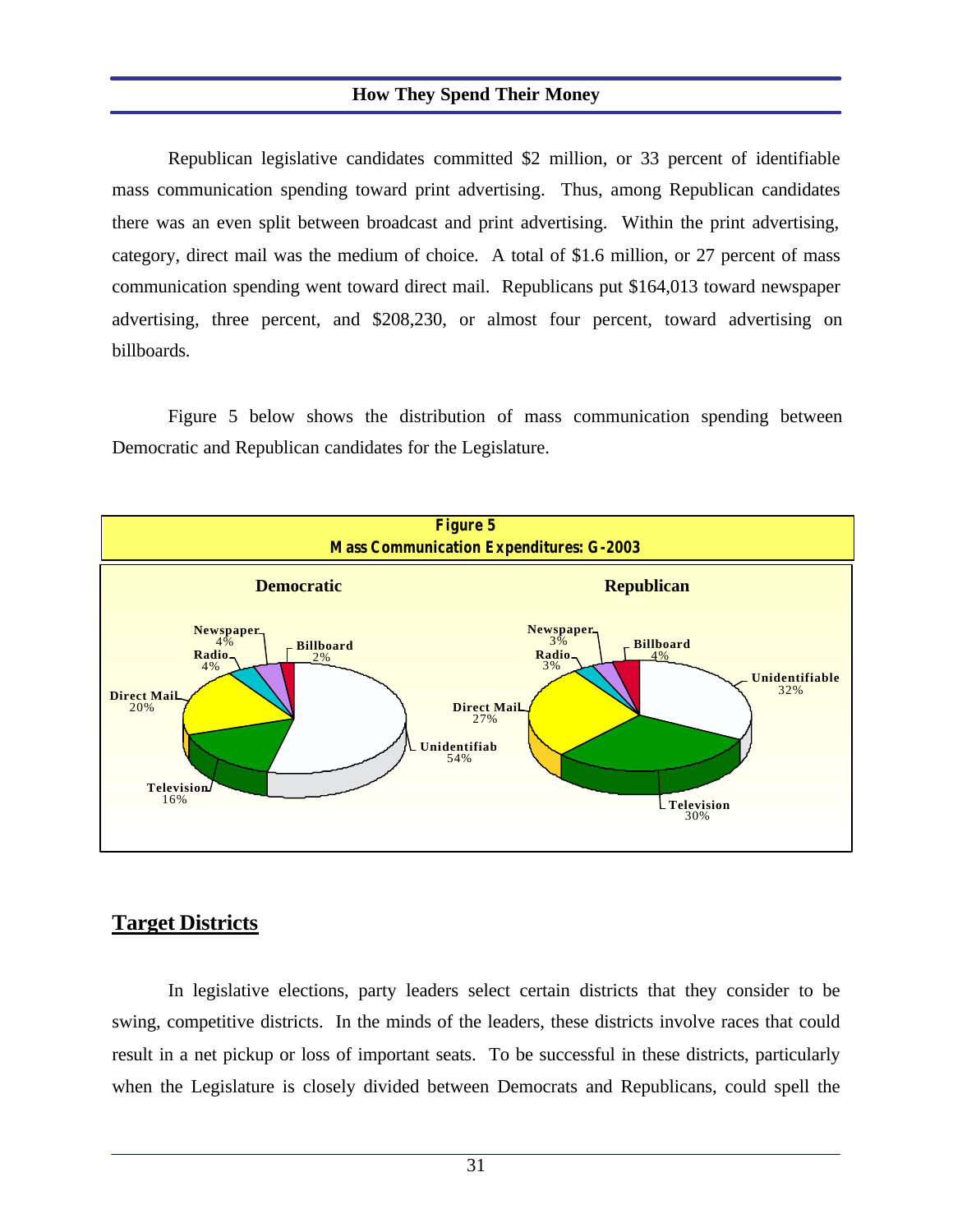## **How They Spend Their Money**

difference between control, or loss of control, of the Legislature. Winnable districts, in the eyes of most observers of the 2003 legislative election, included districts three, four, twelve, fourteen, thirty-six, and thirty-eight. In all of these districts, except fourteen, Democrats picked up seats, thus wresting total control from the Republicans.

Candidates in these districts spent \$23.2 million on their campaigns. This amount represents 64 percent of total spending. Thus, in just six of the 40 legislative districts, almost two-thirds of the money was spent. Moreover, within these districts, the average amount spent was \$3.9 million. The most amount of money was expended in district four, over \$6 million, while the least amount was spent in district 14, at \$3.2 million.

The data compiled with regard to the six targeted districts points to the importance of money in the 2003 general election for the Legislature, particularly when it involves challengers defeating incumbents. Further, it reinforces the very influential role that political party entities played (in that they financed almost two-thirds of funding) in not only the outcome of the election, but in which party was to control the Legislature.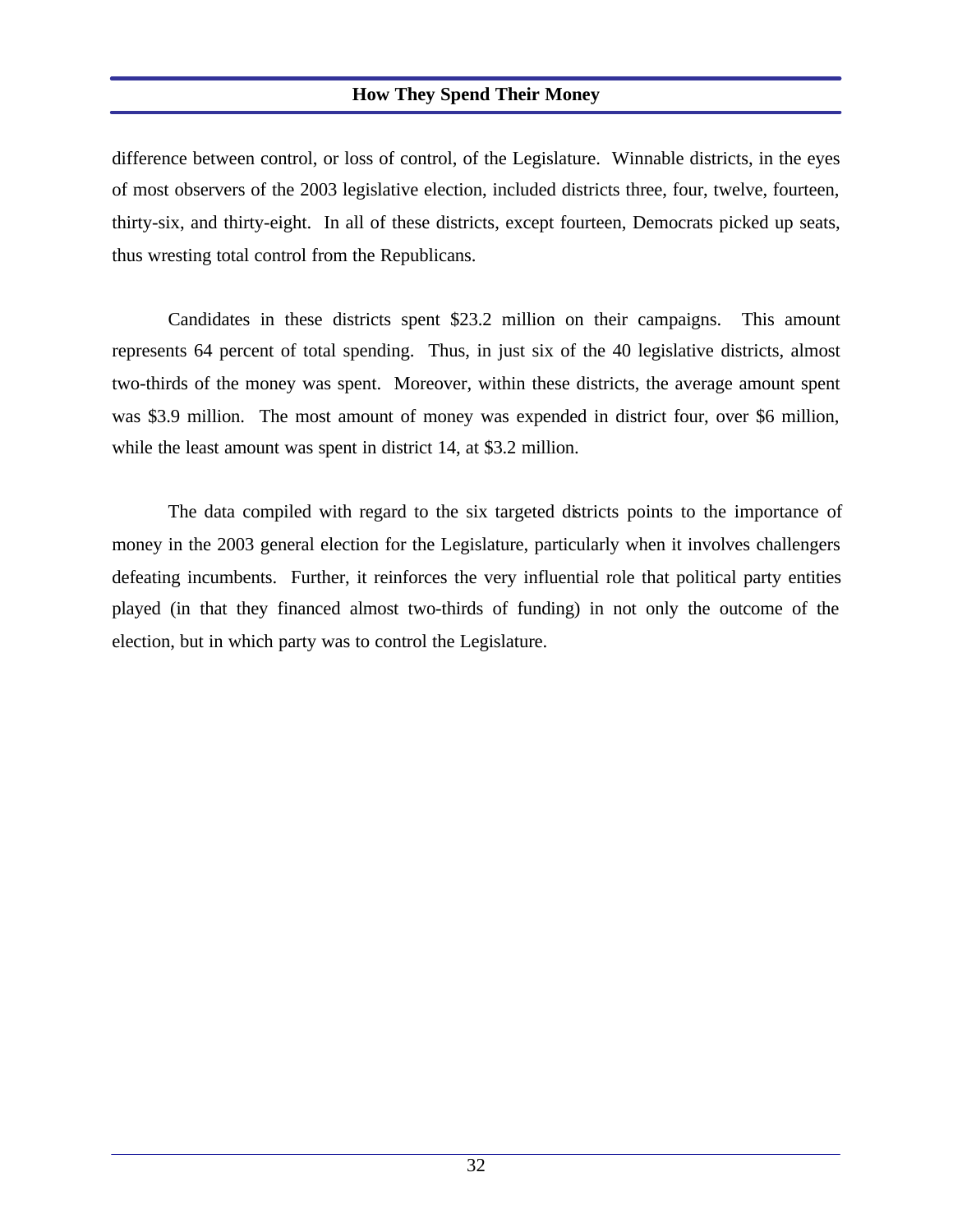# **END GAME**

The legislative election in New Jersey in 2003 set all kinds of financial records. It also marked the culmination of a trend begun in the 1990's which has altered the electoral landscape from being one that was candidate-centered to one that is party-oriented.

Candidates for the Legislature raised an astonishing \$48 million to fuel their campaigns. Unlike the decade before, however, the majority of this money derived from political party entities, not individuals, corporations, unions, or special interest PACs. Money that derived from these sources came in lesser percentages or were filtered through the party entities, which are broad-coalitions of people rather than narrow interests.

During the general election of 2003, party entities, including state, county, and municipal party committees, as well as legislative leadership committees, made 63 percent of contributions to legislative candidates. Thus, almost two-thirds of the money raised for this campaign by legislative candidates came from their respective political party entities. Compare this proportion of receipts to the thirteen percent of contributions made by special interest PACs, the eleven percent of contributions made by individuals and business respectively, and the two percent of donations made by unions; and the shift to an electoral process dominated by the political party entities becomes apparent.

The movement toward a party-oriented electoral system was ushered in by the 1989 U.S. Supreme Court decision in EU vs. San Francisco Democratic Central Committee followed by the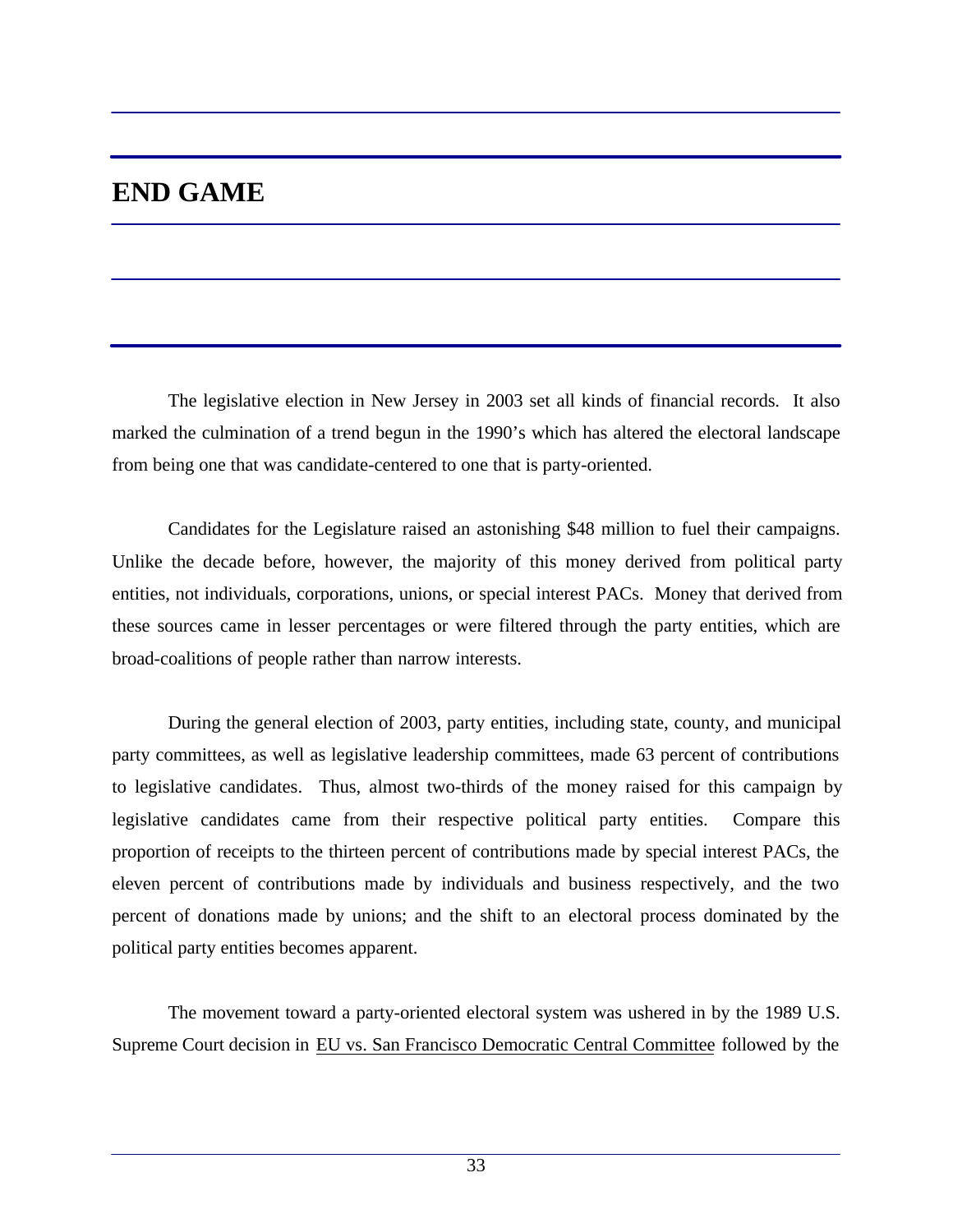1993 campaign finance reform law in New Jersey. This reform truly paved the way toward political party dominance in giving the advantage to political party entities in terms of fundraising as well as an unfettered ability to contribute as much money as desired to candidates and other party entities.

Gaining the most from these changes was the Democratic Party. As shown in previous publications dealing strictly with the repartyization process in New Jersey as well as in this analysis supplementing previous reports on legislative campaigning, it has been the Democratic entities and candidates that have benefited most from the changes in the statute that advantaged the parties.

In this election, for instance, Democratic candidates received 67 percent of their funds from party entities. Republican candidates, on the other hand, received 55 percent of their contributions from political party sources. Moreover, in actual dollars, Democratic candidates, who enjoyed an overwhelming advantage in total fundraising, \$21.4 million to \$12.6 million, received \$14.4 million from party sources. Republican candidates, conversely, received \$6.9 million from their party sources. Thus, both parties received a significant proportion of their money from party entities, with the Democrats receiving more.

The general election of 2003 set some new standards in spending as well. Altogether, legislative candidates spent \$36.2 million on last year's campaign. Democratic candidates, spending \$24.2 million, accounted for 67 percent of those expenditures. Republican candidates spent \$12.1 million, or 33 percent of expenditures.

There were six targeted districts in last year's race. Sixty-four percent of spending occurred in these districts. Candidates running in districts three, four, twelve, fourteen, thirtysix, and thirty-eight spent \$23.2 million. In all but one of those districts Democrats, with the advantage financially, picked up seats, with the result of a gain in their majority in the Assembly and the assumption of control in the State Senate. Thus, when observing the fact that Democrats had the overwhelming advantage in fundraising, that these candidates derived 67 percent of their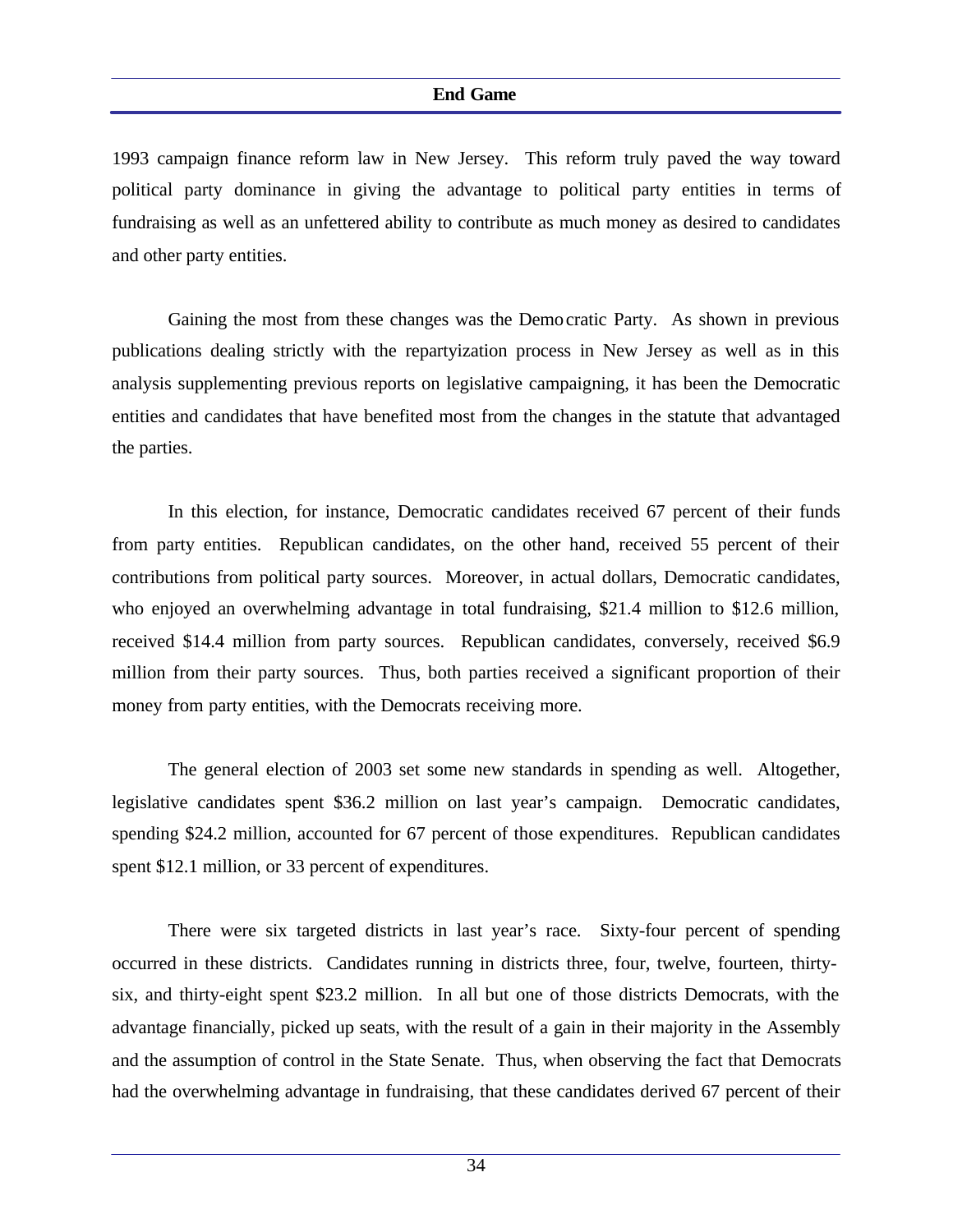#### **End Game**

money from party entities, and that money was such a critical factor in the election, particularly in targeted districts, the undeniable impression is left that the electoral process is one in which the ground has totally shifted from a candidate-centered process to a party-oriented, dominated one.

This report supplements two previous reports that analyzed legislative elections over a 20-year period, first 1977-1987 and then 1987-1997. Precedent would hold that the next report on legislative campaign financing would come at the end of this decade, covering 1997-2007 elections for the Legislature. But this past election was so remarkable for its financial activity, as well as for marking the culmination of a shift from a candidate-centered system to a partyoriented system, that it begged analysis. It is hoped that this supplemental report will spur debate and discussion, as well as ideas, if any, to improve the system.